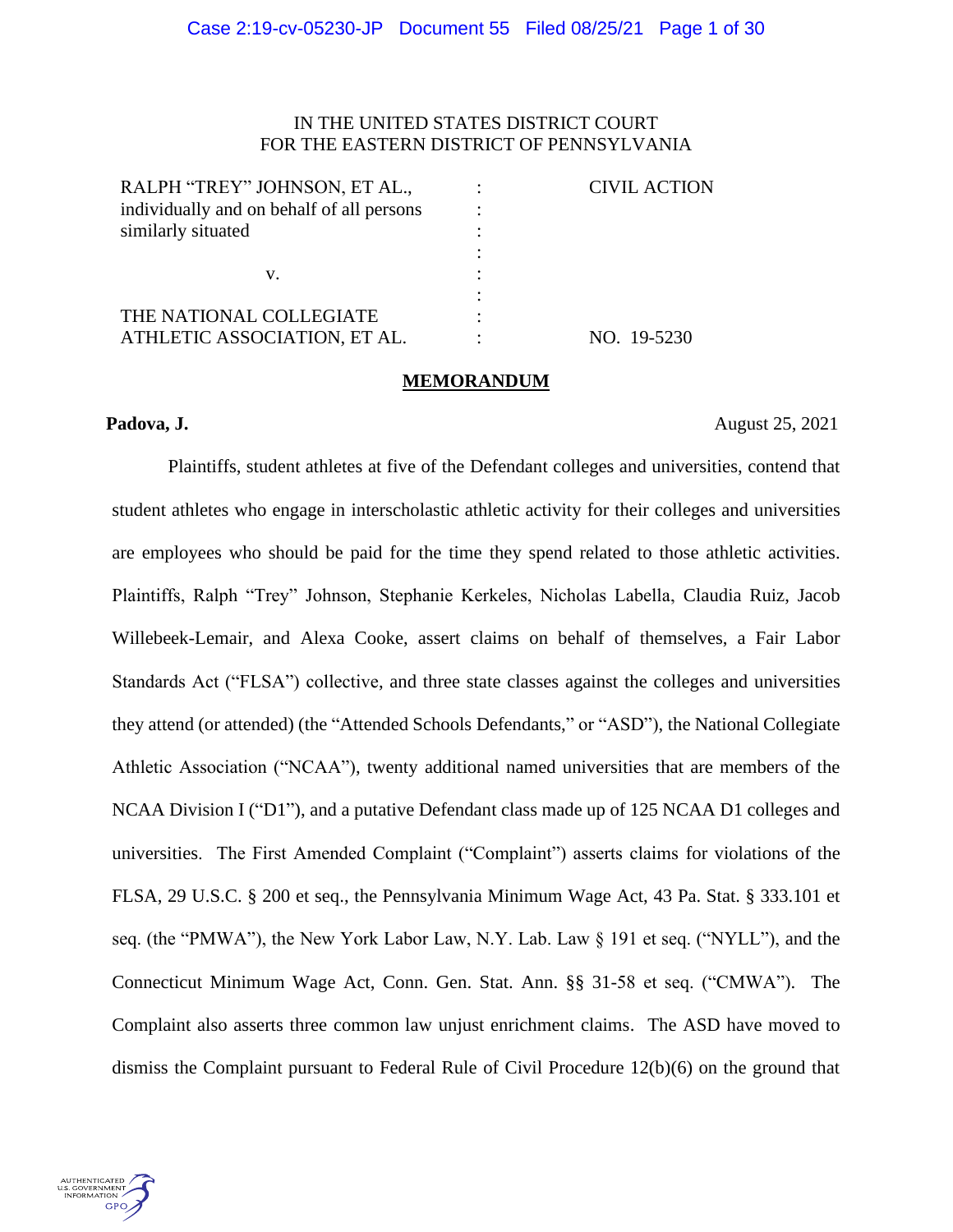#### Case 2:19-cv-05230-JP Document 55 Filed 08/25/21 Page 2 of 30

they do not employ Plaintiffs.<sup>1</sup> We held argument on the Motion on April 14, 2021. For the reasons that follow, the Motion is denied.

#### **I. FACTUAL BACKGROUND**

The Complaint alleges the following facts. The NCAA is an association that regulates intercollegiate sports and has jurisdiction over approximately 1,100 schools and nearly 500,000 student athletes. (Compl. ¶¶ 44-45.) The NCAA has entered into multi-year, multi-billion-dollar contracts with broadcasters ESPN, CBS, and Turner Sports to show athletic competitions between NCAA D1 member schools, and it distributes shares of those broadcasting fees to its member schools. (Id. ¶ 14.) In addition to shares of broadcasting fees, NCAA D1 member schools also receive fees from multi-year, multi-million-dollar agreements with television and radio networks that they have entered into, either individually or as part of an NCAA conference, to broadcast athletic competitions between NCAA D1 member schools. (Id. ¶ 15.)

Plaintiff Johnson was a student athlete on the Villanova University NCAA football team from June 2013 until November 18, 2017. (Id. 19.) Plaintiff Kerkeles has been a student athlete on Fordham University's NCAA swimming and diving team since 2016. (Id. ¶ 20.) Plaintiff Labella was a student athlete on Fordham University's NCAA baseball team during the 2018 and 2019 baseball practice and competition seasons. (Id.  $\llbracket 21.$ ) Plaintiff Ruiz was a student athlete on Sacred Heart University's NCAA tennis team from 2014 to 2018. (Id. ¶ 22.) Plaintiff Willebeek-Lemair was a student athlete on Cornell University's NCAA soccer team during the 2017 and 2018 practice and playing seasons. (Id. ¶ 23.) Plaintiff Cooke has been a student athlete on Lafayette College's NCAA tennis team since 2017. (Id. 124.)

 $1$  The NCAA and the other named Defendant universities have also filed a Motion to Dismiss pursuant to Rule 12(b)(6) on the ground that the Complaint does not plausibly allege that they were joint employers of Plaintiffs. That motion will be addressed separately.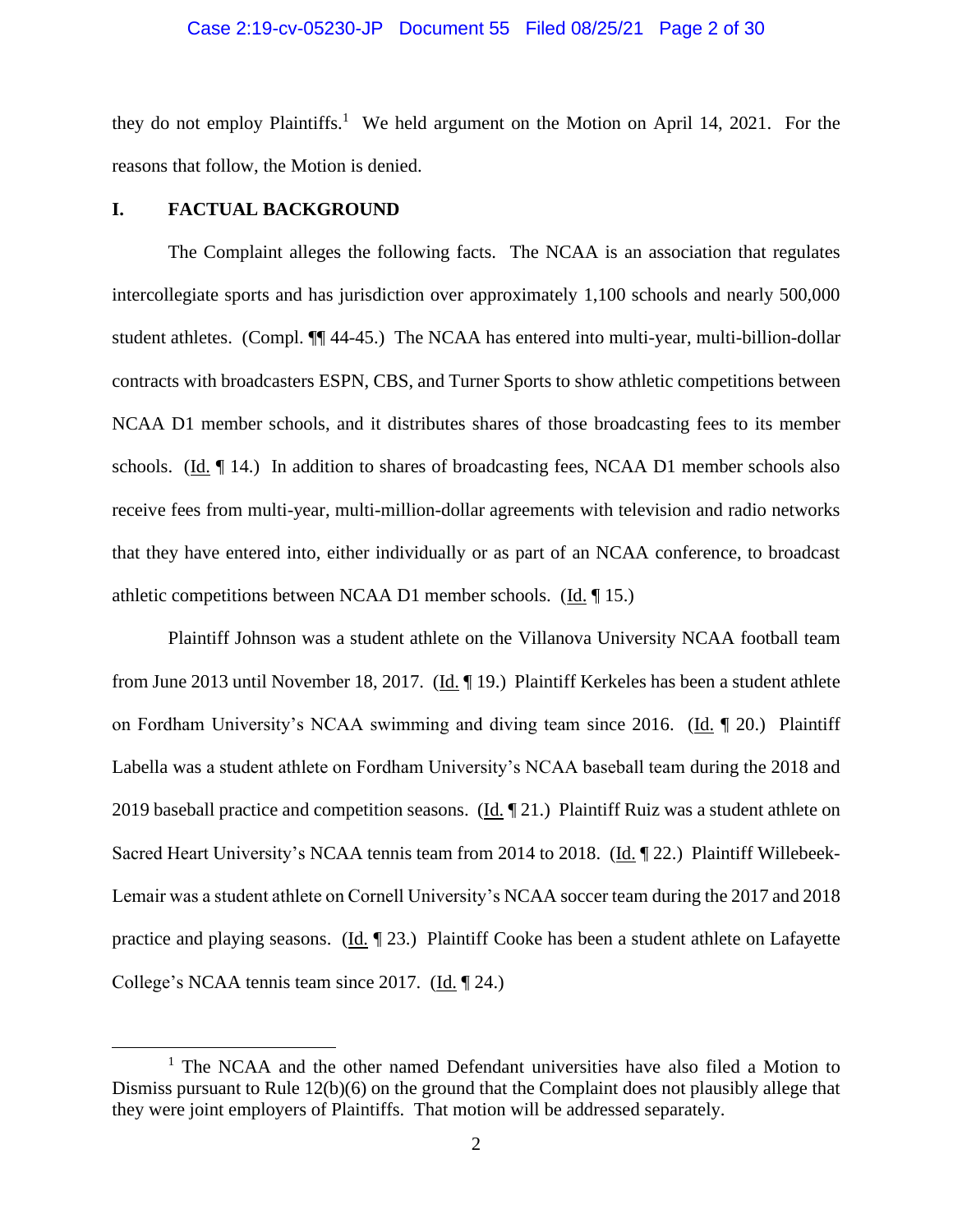#### Case 2:19-cv-05230-JP Document 55 Filed 08/25/21 Page 3 of 30

The Defendants are the NCAA and 25 NCAA D1 member schools (the "University Defendants"). (Id. ¶ 25.) The ASD are: Villanova University, Fordham University, Sacred Heart University, Cornell University, and Lafayette College. (Id. ¶¶ 19-24.) The remaining University Defendants, none of which were attended by the named Plaintiffs, are: Bucknell University, Drexel University, Duquesne University, Fairleigh Dickinson University, La Salle University, Lehigh University, Monmouth University, Princeton University, Rider University, Robert Morris University, Seton Hall University, Saint Francis University, Saint Joseph's University, Saint Peter's University, the University of Delaware, Pennsylvania State University, the University of Pennsylvania, the University of Pittsburgh, Rutgers State University of New Jersey, and Temple University. The Complaint also alleges claims against a putative Defendant class made up of the named University Defendants and 100 additional universities that are members of the NCAA D1. (Id. ¶¶ 360-6, Ex. C.) According to the Complaint, these Defendants jointly employed Plaintiffs and similarly situated persons who are members of the putative FLSA Collective. (Id. ¶ 26.)

Student athletes do not have the option to play NCAA sports for wages at any NCAA D1 school. (Id.  $\P$ 43.) All member schools in the NCAA have agreed not to pay students to participate in intercollegiate varsity sports. ( $\underline{Id}$ ,  $\P$  51.) The NCAA's Bylaws prohibit schools from offering wages and prohibit student athletes from accepting wages. (Id. (citations omitted).) A student athlete who participates in NCAA sports can only receive payment based on athletic performance through the U.S. Olympic Committee's ("USOC") Operation Gold program, which pays NCAAeligible student athletes for winning medals. (Id. ¶¶ 56-57 (citations omitted).) The USOC Operation Gold program also permits NCAA-eligible student athletes to receive additional pay through USA sport governing bodies and organizations, such as USA Swimming and US Wrestling. (Id. 158 (citation omitted).)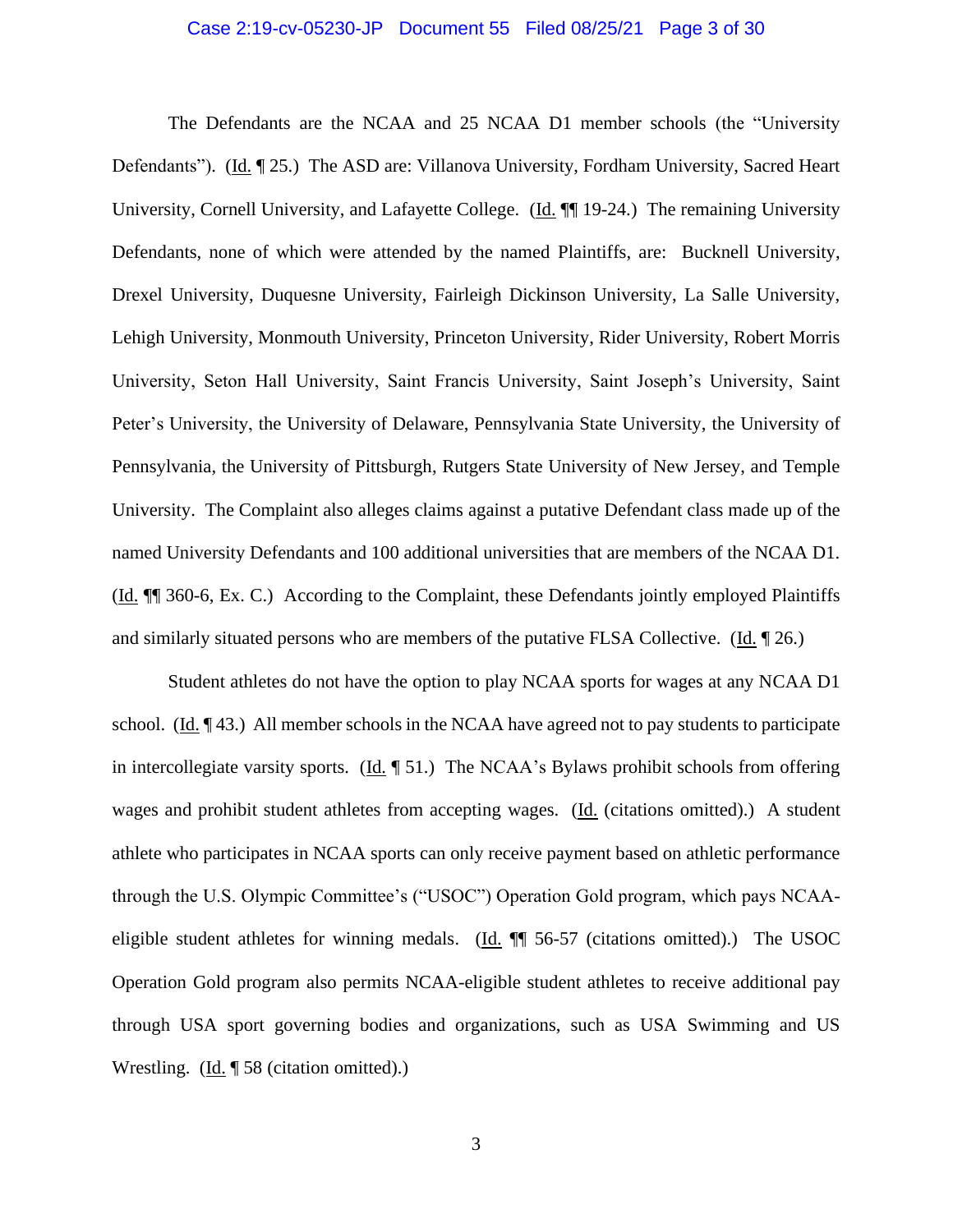#### Case 2:19-cv-05230-JP Document 55 Filed 08/25/21 Page 4 of 30

Student athletes at NCAA D1 schools must schedule classes around their required NCAA athletic activities and cannot reschedule their NCAA athletic activities around their academic programs. (Id. ¶ 90.) As a result, Villanova University only excuses a student athlete from participating in required athletic activities if there is a conflict between practice and a mandatory core class. (Id. ¶ 91 (citation omitted).) For example, when Plaintiff Johnson played football at Villanova University he was required to participate in NCAA athletically related activities on weekdays between 5:45 a.m. and 11:30 a.m. and could not enroll in a non-core class during that time, including classes that were prerequisites for academic degree programs. (Id. ¶ 92 (citations omitted).) In addition, NCAA D1 member schools require student athletes to participate in Countable Athletically Related Activities ("CARA"), <sup>2</sup> which are recorded on timesheets under an NCAA D1 Bylaw. (Id. 193 (citation omitted).) NCAA Bylaws also require student athletes to participate in Required Athletically Related Activities like fundraising and community service. (Id. ¶ 94.) A student athlete who fails to attend meetings, participate in practice, or participate in scheduled competitions can be disciplined, including suspension or dismissal from the team. (Id. ¶ 95 (citation omitted).) Because student athletes have to schedule their classes around their required athletic activities, many student athletes have reported that participation in NCAA D1 sports have prevented them from taking classes that they wanted to take. (Id. 196 (citation omitted).) Many student athletes have also reported that their participation in NCAA D1 sports has prevented them from majoring in their preferred major. (Id. 197 (citations omitted).) Student athletes at Villanova University are also required to participate in activities like meals, physical rehabilitation, dressing, showering, and travel that are not considered CARA. (Id. ¶ 98 (citation

<sup>&</sup>lt;sup>2</sup> CARA include team conditioning; discussions of strategy; on-field, floor or court activity; review of game film; strength training; individual workouts; and meetings with coaches. (Compl. ¶ 93 (citation omitted).)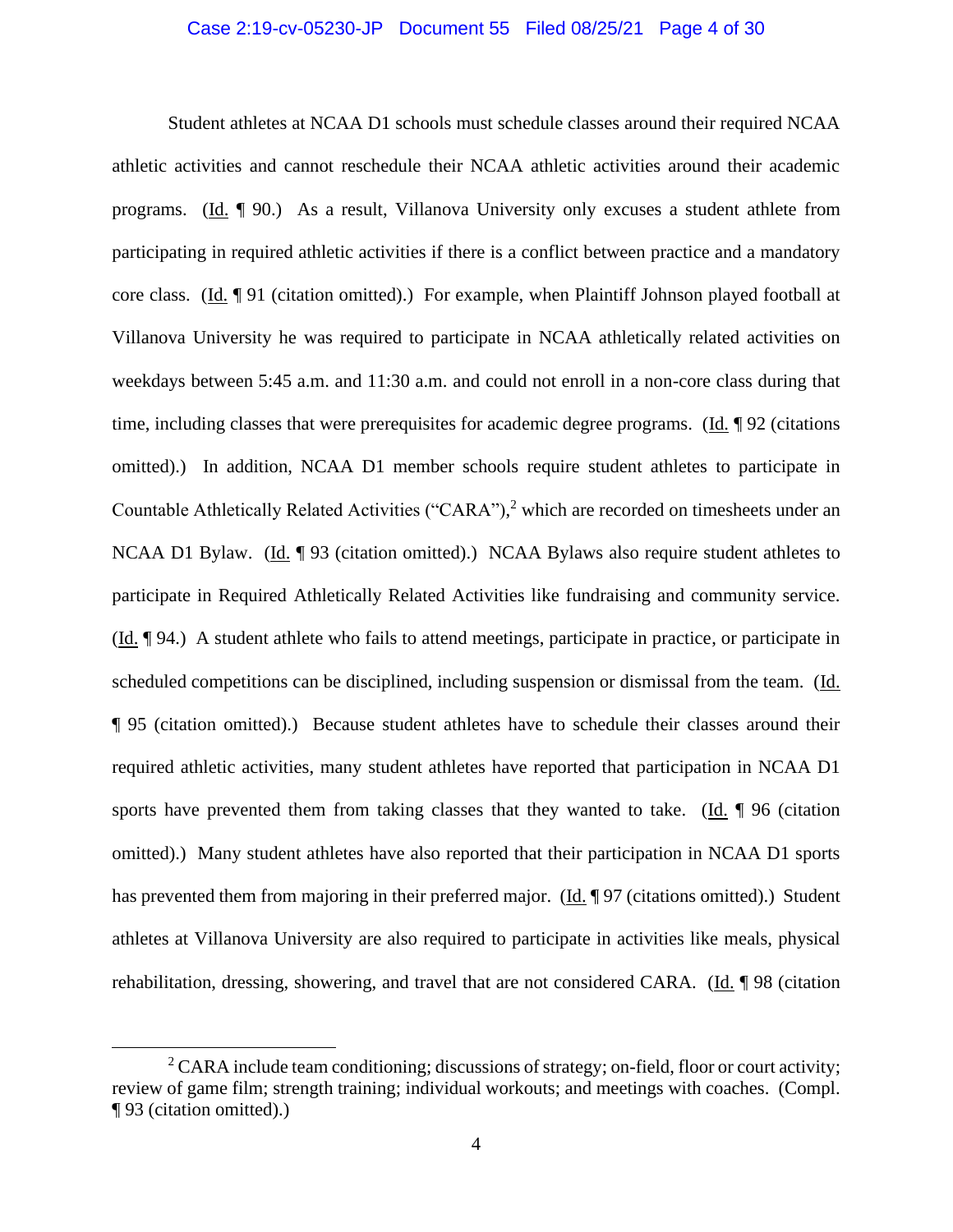#### Case 2:19-cv-05230-JP Document 55 Filed 08/25/21 Page 5 of 30

omitted).) They are also encouraged to engage in additional workouts and consultations with coaches that are not counted in CARA. (Id. ¶ 99 (citation omitted).) Student athletes have reported spending more than 30 hours per week on athletically related activities, both CARA and non-CARA, and football players who attend schools in the NCAA bowl and championship subdivisions report spending more than 40 hours per week on these activities. (Id. ¶ 100.)

At the same time, the NCAA procures substantial revenues from sports. (See id. ¶ 127-29 (citations omitted).) In the 2018 fiscal year, the NCAA reported total revenues of \$1,064,403,240. (Id. ¶ 127 (citation omitted).) These revenues came from fees collected for television and marketing rights, championships, tournaments, and sales. (Id.) In their 2016 fiscal year, NCAA D1 schools in the football power five subdivision had median total revenues related to NCAA sports of \$97,276,000; schools in the football bowl subdivision reported median total revenues related to NCAA sports of \$33,470,000; schools in the football championship subdivision had median total revenues related to NCAA sports of \$17,409,000; and schools that did not have NCAA football teams reported median total revenues from NCAA sports of \$16,018,000. (Id. ¶ 128 (citation omitted).) Villanova University in particular had total revenues from NCAA sports of \$48,977,278 in its 2018 fiscal year. (Id. ¶ 129 (citation omitted).) While student athletes do not receive wages, the NCAA and Villanova University claim that they acquire intangible educational benefits from participating in NCAA sports, including "discipline, work ethic, strategic thinking, time management, leadership, goal setting, and teamwork." (Id. 131 (quotation omitted).)

The NCAA D1 member schools exercise significant control over their student athletes. The NCAA Bylaws apply to all student athletes who participate in NCAA sports and they address "recruitment, eligibility, hours of participation, duration of eligibility and discipline." (Id. ¶ 170 (citation omitted).) Student athletes who participate in NCAA sports are supervised by coaching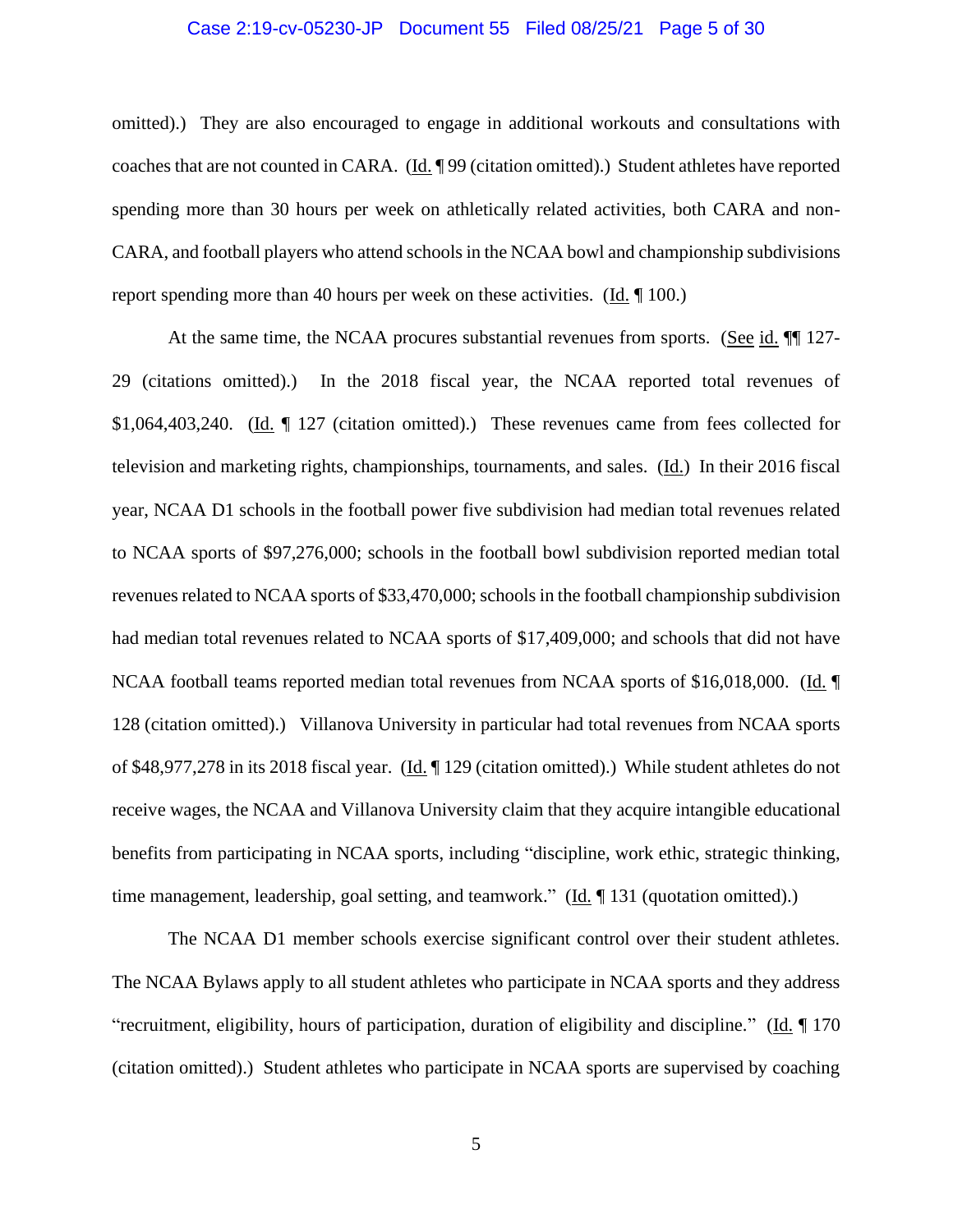#### Case 2:19-cv-05230-JP Document 55 Filed 08/25/21 Page 6 of 30

and training staff.  $(\underline{Id}, \P 135$  (citation omitted).) NCAA D1 member schools are required to have adult supervisors maintain timesheets for participants. (Id. ¶ 136 (citations omitted).) They also have handbooks that contain standards for controlling student athletes' performance and conduct. (Id. ¶¶ 139-40 (citations omitted).) NCAA D1 member schools impose discipline, including suspension and dismissal from a team, in instances of specified misconduct. (Id. ¶ 140 (citations omitted).) NCAA D1 member schools also publish supplemental handbooks with standards that are used to control the performance and conduct of student athletes both on and off the field. (Id. ¶ 141.) These handbooks contain rules regarding agents, prohibiting certain categories of legal gambling, and restricting social media use, including restrictions on making derogatory comments about other teams. (Id. (citation omitted).) NCAA D1 member schools also have NCAA team policies that restrict the legal consumption of alcohol and legal use of nicotine products by student athletes.  $(\underline{Id}, \P 143.)$ 

Based upon these factual allegations, the Complaint asserts that Plaintiffs are the employees of Defendants, including the ASD, and it asserts eight claims for relief, seeking payment of wages for the time Plaintiffs spent engaged in activities connected to NCAA sports. Count I asserts claims pursuant to the FLSA on behalf of Plaintiffs and the proposed FLSA collective against all Defendants and the proposed Defendant class for failure to pay them minimum wages as employees. Plaintiffs and the members of the proposed FLSA Collective seek unpaid minimum wages, an equal amount as liquidated damages, attorneys' fees, and costs in connection with Count I. Count II asserts claims on behalf of Plaintiffs Johnson and Cooke and the proposed Pennsylvania class against fourteen colleges and universities located in Pennsylvania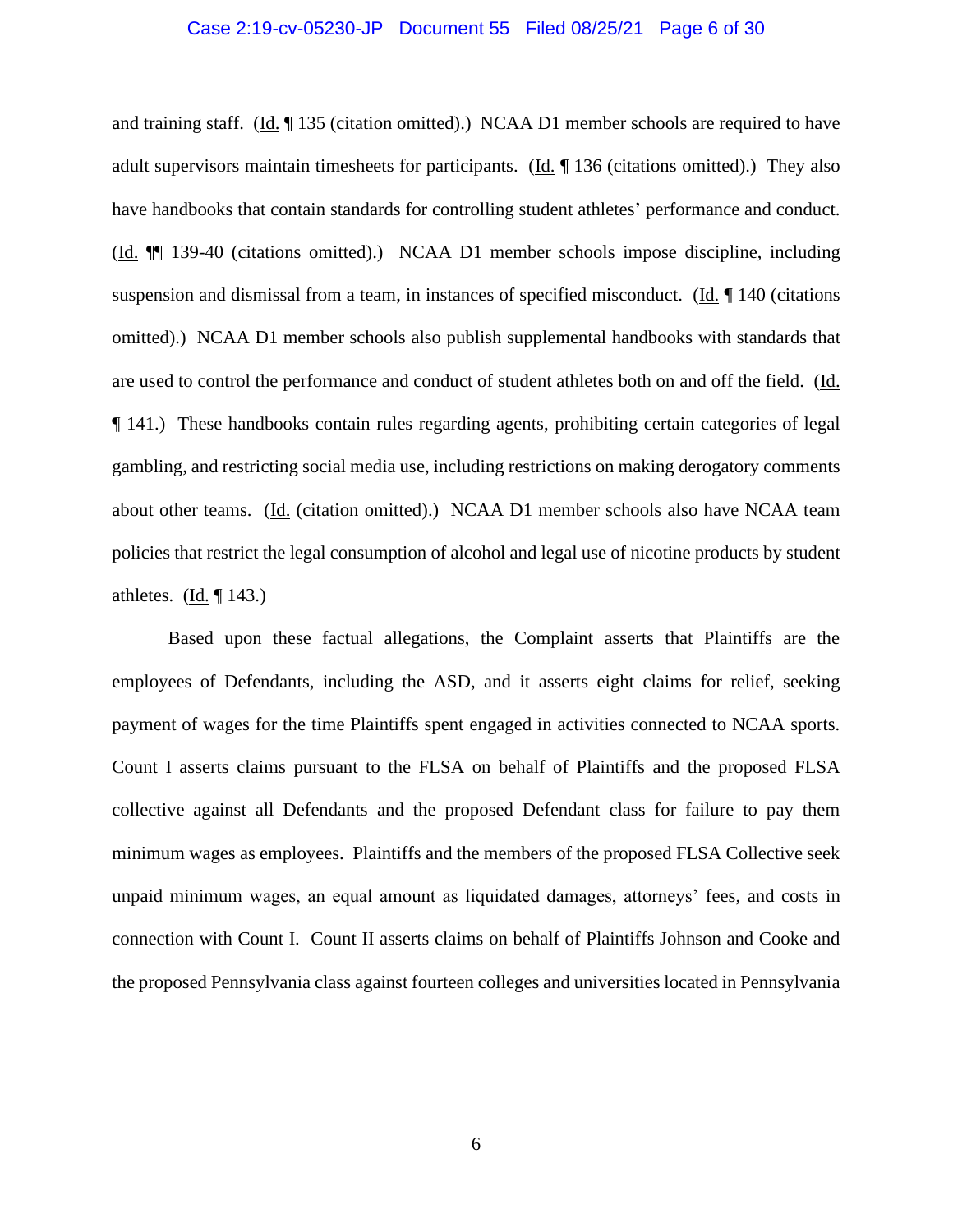#### Case 2:19-cv-05230-JP Document 55 Filed 08/25/21 Page 7 of 30

(the "Pennsylvania-based Defendants"<sup>3</sup>) for violating the PMWA by failing to pay them minimum wages for the hours they spent on activities relating to NCAA D1 sports. Plaintiffs Johnson, Cooke, and the proposed Pennsylvania class seek recovery of unpaid wages, attorneys' fees, and costs in connection with Count II. Count III asserts a claim for unjust enrichment on behalf of Plaintiffs Johnson, Cooke, and the proposed Pennsylvania class against the Pennsylvania-based Defendants for benefiting from the unpaid labor of Plaintiffs Johnson, Cooke, and the proposed Pennsylvania class. Plaintiffs Johnson, Cooke, and the proposed Pennsylvania class seek judgment in an amount equal to the benefits unjustly retained by the Pennsylvania-based Defendants in connection with Count III.

Count IV asserts a claim on behalf of Plaintiffs Kerkeles, Labella, Willebeek-Lemair, and the proposed New York class against eighteen schools located in New York (the "New York-based Defendants<sup>4</sup><sup>\*</sup>) for failure to pay them minimum wages under the NYLL. Plaintiffs Kerkeles, Labella, Willebeek-Lemair, and the proposed New York class seek recovery of unpaid wages, liquidated damages, attorneys' fees, and costs in connection with Count IV. Count V asserts a claim on behalf of Plaintiffs Kerkeles, Labella, Willebeek-Lemair, and the proposed New York class against the New York-based Defendants for failure to pay them wages for all hours they spent

<sup>3</sup> The Pennsylvania-based Defendants are identified in the Complaint as Bucknell University, Drexel University, Duquesne University, La Salle University, Lafayette College, Lehigh University, Robert Morris University, Saint Francis University, Saint Joseph's University, Villanova University, the University of Pennsylvania, Pennsylvania State University, the University of Pittsburgh, and Temple University. (Compl. ¶ 272 n. 22.)

<sup>&</sup>lt;sup>4</sup> The New York-based Defendants are identified in the Complaint as Colgate University, Canisius College, Columbia University, Cornell University, Fordham University, Manhattan College, Iona College, Marist College, Hofstra University, Long Island University, Brooklyn College, Niagara University, St. John's University, Siena College, St. Bonaventure University, St. Francis College Brooklyn, Syracuse University, and Wagner College. (Compl. ¶ 389 n.28.)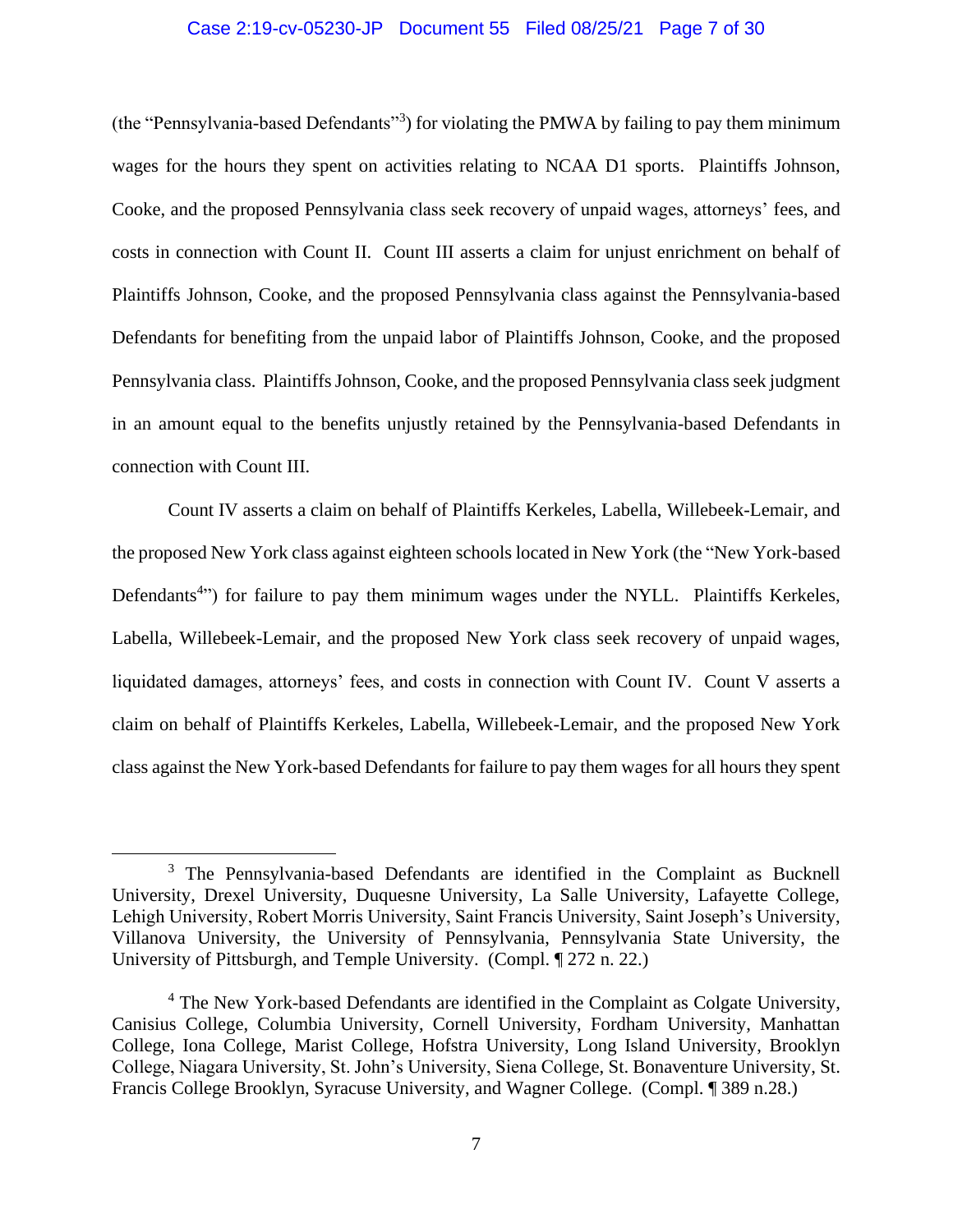#### Case 2:19-cv-05230-JP Document 55 Filed 08/25/21 Page 8 of 30

on NCAA D1 sports in violation of the NYLL. Plaintiffs Kerkeles, Labella, Willebeek-Lemair, and the proposed New York class seek the total amount of their unpaid straight-time wages, liquidated damages, attorneys' fees, costs, and interest in connection with Count V. Count VI asserts a claim on behalf of Plaintiffs Kerkeles, Labella, Willebeek-Lemair and the proposed New York class against the New York-based Defendants for unjust enrichment for benefiting from their uncompensated labor. Plaintiffs Kerkeles, Labella, Willebeek-Lemair, and the proposed New York class seek judgment in an amount equal to the benefits unjustly retained by the New Yorkbased Defendants in connection with Count VI.

Count VII asserts a claim on behalf of Plaintiff Ruiz and the members of the proposed Connecticut class against five universities located in Connecticut (the "Connecticut-based Defendants<sup>"5</sup>) for violating the CMWA by failing to pay them minimum wages for any and all hours that they allowed Plaintiff Ruiz and the proposed Connecticut class to work. Plaintiff Ruiz and the members of the proposed Connecticut class seek payment of unpaid wages, liquidated damages, attorneys' fees, and costs in connection with Count VII. Count VIII asserts a claim on behalf of Plaintiff Ruiz and the members of the proposed Connecticut class against the Connecticut-based Defendants for unjust enrichment for inducing them to perform work while failing to properly compensate them. Plaintiff Ruiz and the proposed Connecticut class seek judgment in the amount of the benefits unjustly retained by the Connecticut-based Defendants in connection with Count VIII.

 $<sup>5</sup>$  The Connecticut-based Defendants are identified in the Complaint as Fairfield University,</sup> the University of Hartford, Quinnipiac University, Sacred Heart University, and Yale University. (Compl. ¶ 409 n.29.)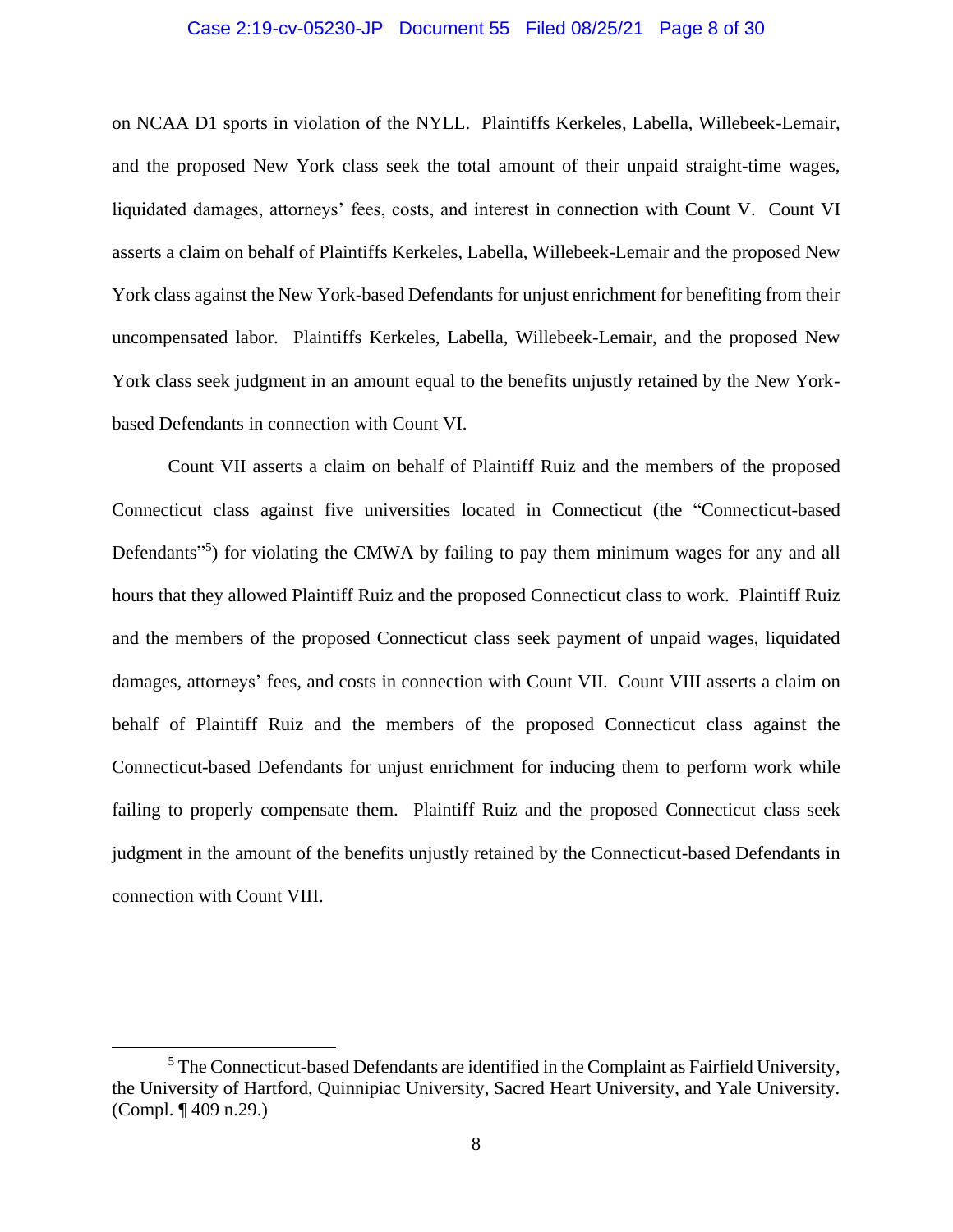The Attended Schools Defendants have moved to dismiss all claims against them pursuant to Federal Rule of Civil Procedure 12(b)(6) on the ground that it does not plausibly allege that Plaintiffs are their employees.

#### **II. LEGAL STANDARD**

When deciding a motion to dismiss pursuant to Rule 12(b)(6), we "consider only the complaint, exhibits attached to the complaint, [and] matters of public record, as well as undisputedly authentic documents if the complainant's claims are based upon these documents.'" Alpizar-Fallas v. Favero, 908 F.3d 910, 914 (3d Cir. 2018) (quoting Mayer v. Belichick, 605 F.3d 223, 230 (3d Cir. 2010)). We take the factual allegations of the complaint as true and "'construe the complaint in the light most favorable to the plaintiff.'" DelRio-Mocci v. Connolly Props., Inc., 672 F.3d 241, 245 (3d Cir. 2012) (quoting Warren Gen. Hosp. v. Amgen Inc., 643 F.3d 77, 84 (3d Cir. 2011)). However, we "'are not bound to accept as true a legal conclusion couched as a factual allegation.'" Wood v. Moss, 572 U.S. 744, 755 n.5 (2014) (quoting Ashcroft v. Iqbal, 556 U.S. 662, 678 (2009)).

A plaintiff's pleading obligation is to set forth "a short and plain statement of the claim," Fed. R. Civ. P. 8(a)(2), which gives the defendant "'fair notice of what the ... claim is and the grounds upon which it rests.'" Bell Atl. Corp. v. Twombly, 550 U.S. 544, 555 (2007) (alteration in original) (quoting Conley v. Gibson, 355 U.S. 41, 47 (1957)). The complaint must allege "'sufficient factual matter to show that the claim is facially plausible,' thus enabling 'the court to draw the reasonable inference that the defendant is liable for [the] misconduct alleged.'" Warren Gen. Hosp., 643 F.3d at 84 (quoting Fowler v. UPMC Shadyside, 578 F.3d 203, 210 (3d Cir. 2009)). "The plausibility standard is not akin to a 'probability requirement,' but it asks for more than a sheer possibility that a defendant has acted unlawfully." Iqbal, 556 U.S. at 678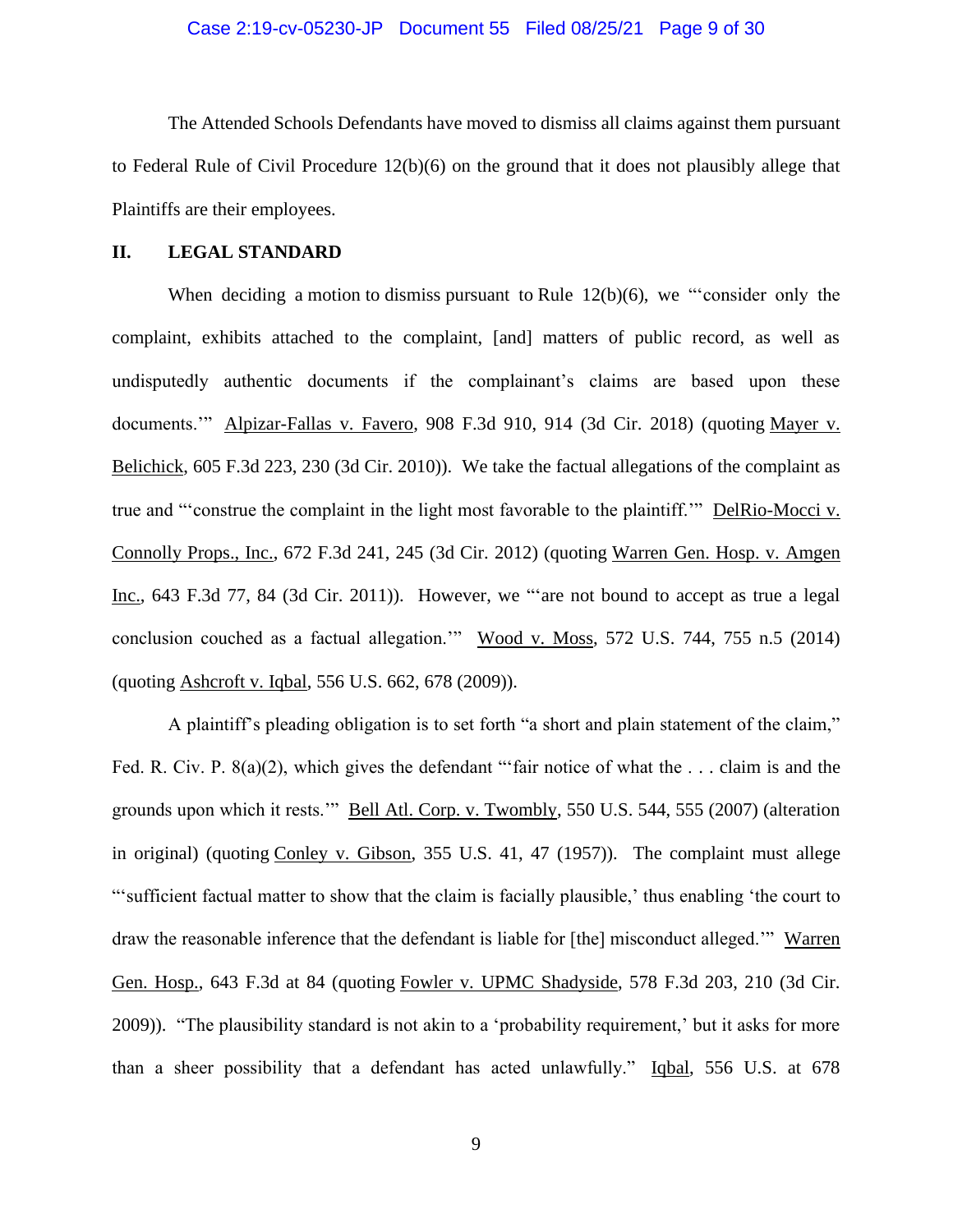#### Case 2:19-cv-05230-JP Document 55 Filed 08/25/21 Page 10 of 30

(citing Twombly, 550 U.S. at 556). In the end, we will grant a motion to dismiss brought pursuant to Rule 12(b)(6) if the factual allegations in the complaint are not sufficient "'to raise a right to relief above the speculative level.'" Geness v. Admin. Office of Pa. Courts, 974 F.3d 263, 269 (3d Cir. 2020), cert. denied 2021 WL 2044599 (2021) (quoting Twombly, 550 U.S. at 555).

#### **III. DISCUSSION**

The ASD argue that the Complaint fails to state any claims against them because it does not allege facts that would establish that Plaintiffs are their employees, which is a requirement for bringing a claim under the FLSA.<sup>6</sup> See Razak v. Uber Techs. Inc., 951 F.3d 137, 143 (3d Cir. 2020), cert. denied, 209 L.Ed.2d 755 (U.S. May 17, 2021) (noting that "[t]he burden lies with Plaintiffs to prove that they are employees" (citation omitted)). The FLSA defines the term "employee" as "any individual employed by an employer." 29 U.S.C.  $\S 203(e)(1)$ . The United States Court of Appeals for the Third Circuit has explained that "[t]his statutory definition is 'necessarily broad to effectuate the remedial purposes of the Act.'" Safarian v. Am. DG Energy Inc., 622 F. App'x 149, 151 (3d Cir. 2015) (quoting Martin v. Selker Bros., 949 F.2d 1286, 1293 (3d Cir. 1991)). "In accordance with this 'expansive definition[ ],' courts must 'look to the economic realities of the relationship in determining employee status under the FLSA.'" Id. (alteration in original) (quoting Martin, 949 F.2d at 1293; citing Tony & Susan Alamo Found. v. Sec'y of Labor, 471 U.S. 290, 301 (1985)); see also Tony & Susan Alamo Found., 471 U.S. at 301 ("The test of employment under the Act is one of 'economic reality.'" (citing Goldberg v. Whitaker House Co-op., Inc., 366 U.S. 28, 33 (1961))). The ASD assert three reasons why Plaintiffs cannot be their employees: (1) student athletes such as Plaintiffs are amateurs; (2) the Department of

 $6$  We note that, while the ASD seek dismissal of all of Plaintiffs' claims against them, they do not directly address Plaintiffs' state statutory and common law claims, which comprise Counts II through VIII of the Complaint).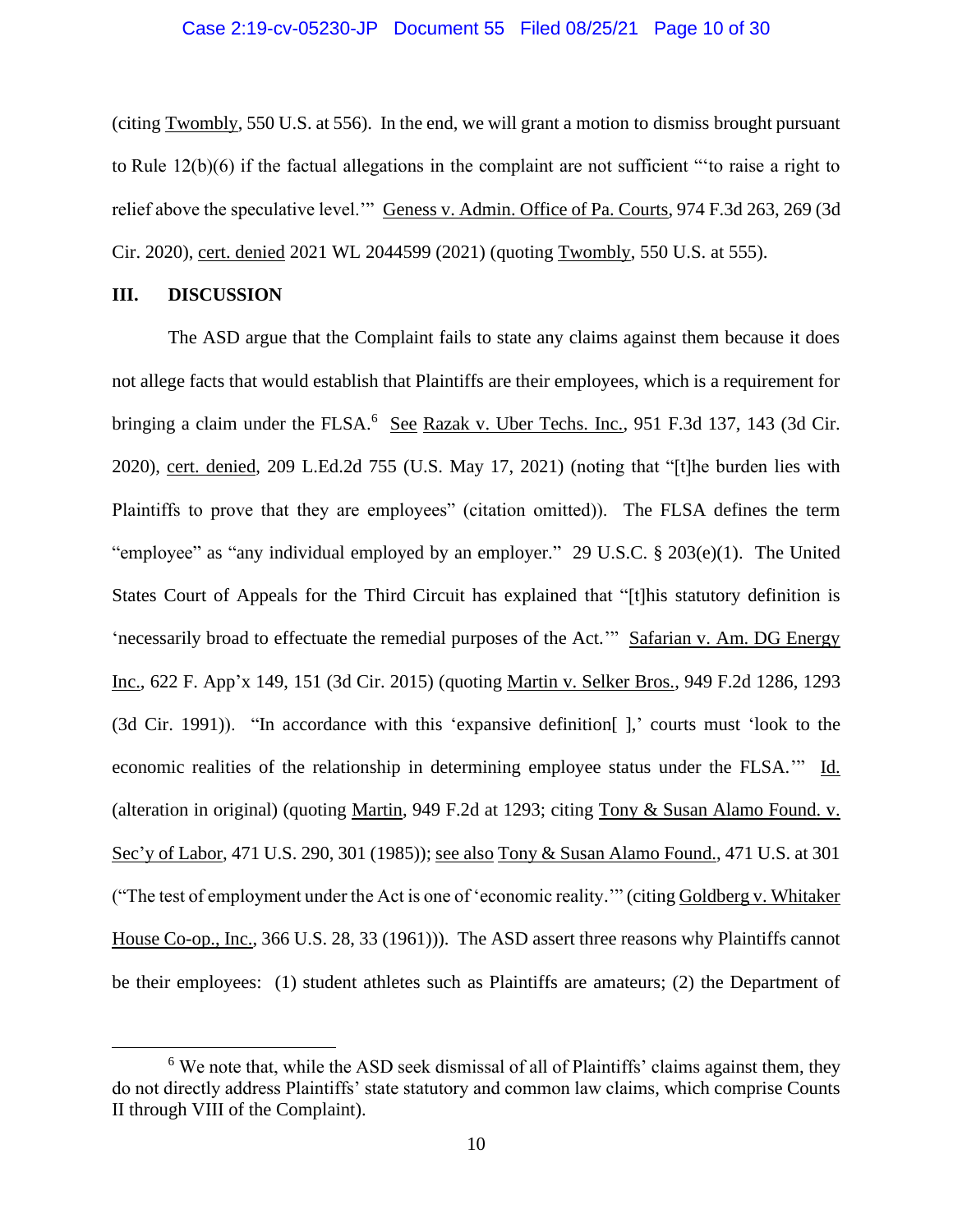#### Case 2:19-cv-05230-JP Document 55 Filed 08/25/21 Page 11 of 30

Labor has determined that interscholastic athletes are not employees for purposes of the FLSA; and (3) the Complaint does not plausibly allege that Plaintiffs are employees pursuant to a multifactor test used to determine whether individuals are employees.

#### A. Amateurism

The ASD maintain that Plaintiffs are not employees of the schools they attend, and for which they compete in interscholastic athletics, because they are amateurs and the Supreme Court has recognized that "[c]ollege athletics in the United States is defined by its century-old 'revered tradition of amateurism.'" (ASD Mem. at 6 (quoting Nat'l Collegiate Athletic Ass'n v. Bd. of Regents, 468 U.S. 85, 120 (1984)). The ASD rely both on the Supreme Court's decision in National Collegiate Athletic Association v. Board of Regents and on Berger v. National Collegiate Athletic Association, 843 F.3d 285 (7th Cir. 2016), in which the United States Court of Appeals for the Seventh Circuit rejected a lawsuit brought pursuant to the FLSA by former student athletes against the NCAA and more than 120 of its D1 member schools. See Berger, 843 F.3d at 288 (affirming dismissal of lawsuit brought by former student athletes of the University of Pennsylvania alleging that student athletes are employees entitled to minimum wages under the FLSA because "student athletes are not employees and are not covered by the FLSA"). The Berger Court relied on the Supreme Court's recognition of the tradition of amateurism in college sports in Board of Regents to find that this "long-standing tradition defines the economic reality of the relationship between student athletes and their schools." Id. at 291. The ASD maintain that the NCAA member schools' history of "'[n]ot paying student-athletes is *precisely what makes them amateurs.*"" (ASD Mem. at 9 (quoting O'Bannon v. Nat'l Collegiate Athletic Ass'n, 802 F.3d 1049, 1076 (9th Cir. 2015)). Thus, the ASD engage in the circular reasoning that they should not be required to pay Plaintiffs a minimum wage under the FLSA because Plaintiffs are amateurs,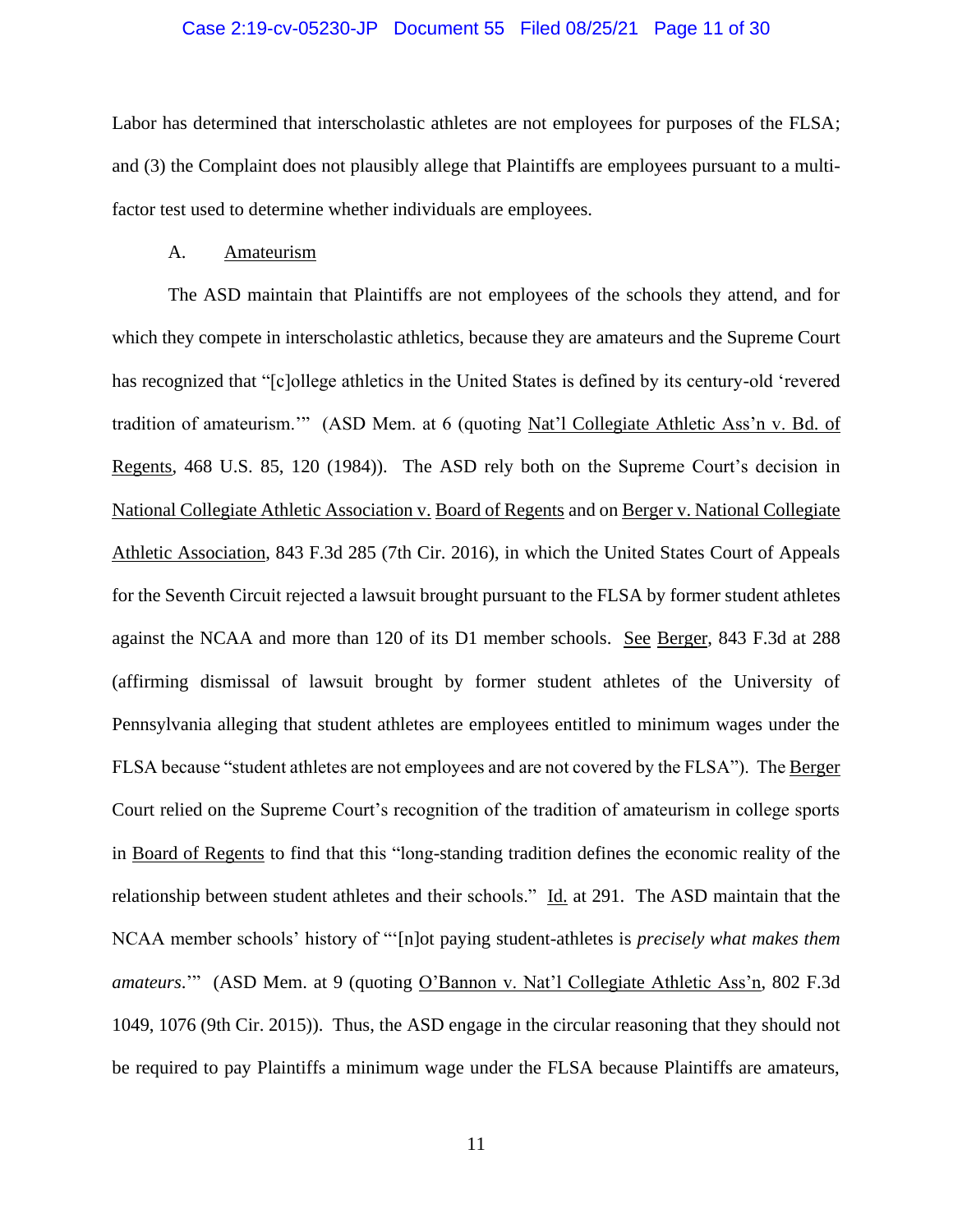#### Case 2:19-cv-05230-JP Document 55 Filed 08/25/21 Page 12 of 30

and that Plaintiffs are amateurs because the ASD and the other NCAA member schools have a long history of not paying student athletes like Plaintiffs.

The Supreme Court did, indeed, note in Board of Regents that "[t]he NCAA plays a critical role in the maintenance of a revered tradition of amateurism in college sports." 468 U.S. at 120. However, it recently rejected the NCAA's argument that Board of Regents "expressly approved its limits on student-athlete compensation—and [that] this approval forecloses any meaningful review of those limits today." Nat'l Collegiate Athletic Ass'n v. Alston, 141 S. Ct. 2141, 2157 (2021). The Supreme Court explained in Alston that:

Board of Regents may suggest that courts should take care when assessing the NCAA's restraints on student-athlete compensation, sensitive to their procompetitive possibilities. But these remarks do not suggest that courts must reflexively reject *all* challenges to the NCAA's compensation restrictions. Studentathlete compensation rules were not even at issue in Board of Regents.

Id. at 2158; see also id. at 2167 ("The Court makes clear that the decades-old 'stray comments' about college sports and amateurism made in [Board of Regents] were dicta and have no bearing on whether the NCAA's current compensation rules are lawful." (Kavanaugh, J., concurring) (citation omitted)). As Justice Kavanaugh noted in his concurring opinion in Alston, the argument "that colleges may decline to pay student athletes because the defining feature of college sports . . . is that the student athletes are not paid. . . . is circular and unpersuasive." Id. at 2167 (Kavanaugh, J., concurring). Accordingly, we reject the ASD's argument that Plaintiffs are not employees entitled to minimum wages pursuant to the FLSA because there is a long-standing tradition of amateurism in NCAA interscholastic athletics that defines the economic reality of the relationship between Plaintiffs and the ASD.<sup>7</sup>

 $<sup>7</sup>$  The ASD also argue that student athletes who play intercollegiate sports cannot be</sup> "employees" under the FLSA because the common usage of the terms "employment" and "work" do not encompass students playing sports. (ASD Mem. at 20-21.) The ASD rely on the following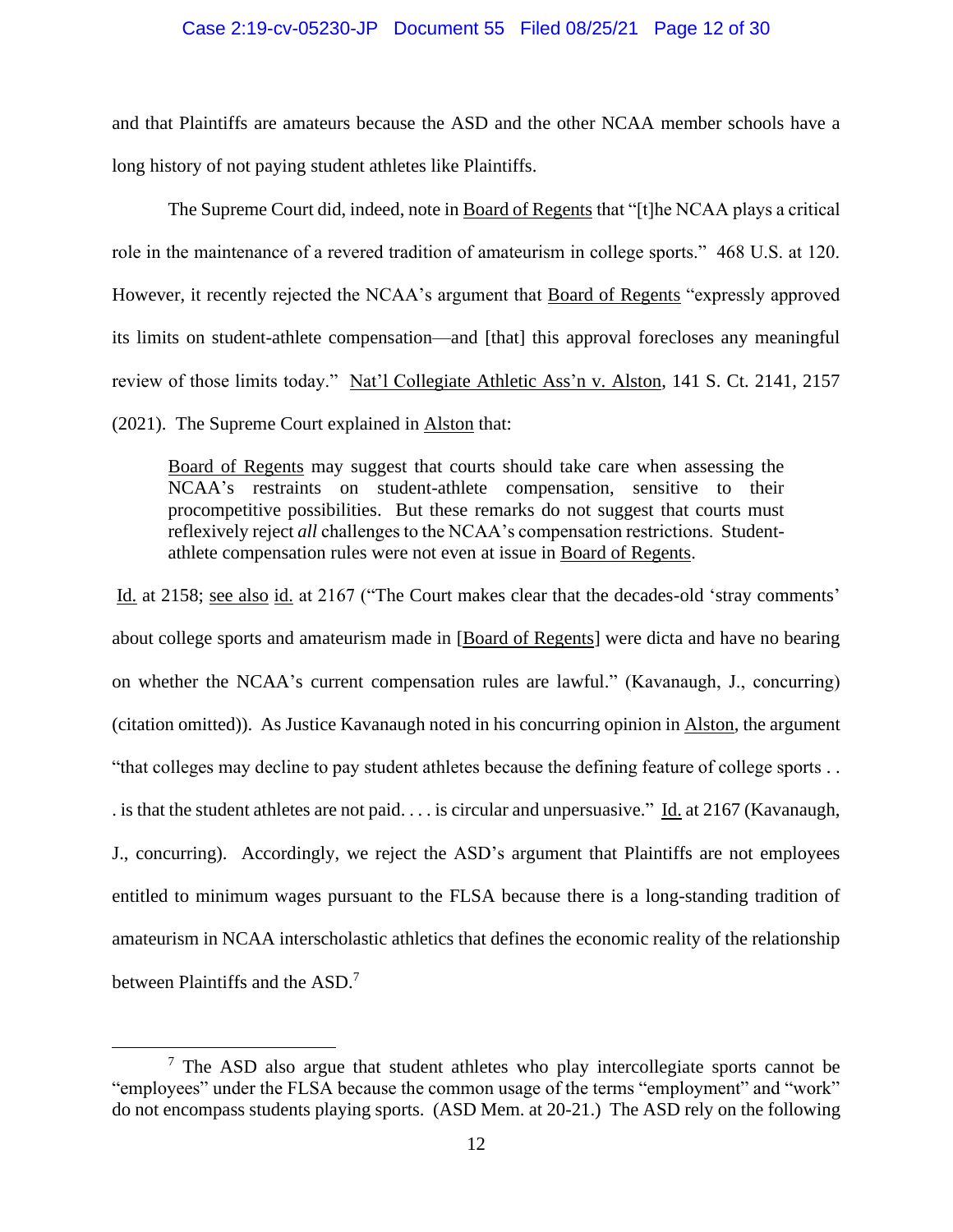# B. The Department of Labor

The ASD also argue that Plaintiffs are not their employees for purposes of the FLSA because the Department of Labor has determined that student participation in extracurricular activities, including that of interscholastic athletes, does not result in an employer/employee relationship. The ASD rely on the Field Operations Handbook ("FOH"), which is published by the Wage and Hour Division of the Department of Labor. See Berger, 843 F.3d at 292. "The FOH is an operations manual that provides Wage and Hour Division . . . investigators and staff with interpretations of statutory provisions, procedures for conducting investigations, and general administrative guidance." Id. (alteration in original) (quotation omitted). Section 10b24 of the FOH provides that "University or college students who participate in activities generally recognized as extracurricular are generally not considered to be employees within the meaning of the Act." 2016 FOH, Dep't of Labor, https://www.dol.gov/sites/dolgov/files/WHD/legacy/files/F OH\_Ch10.pdf (last visited August 10, 2021). FOH § 10b03(e) more specifically provides as follows:

As part of their overall educational program, public or private schools and institutions of higher learning may permit or require students to engage in activities in connection with dramatics, student publications, glee clubs, bands, choirs, debating teams, radio stations, intramural and **interscholastic athletics** and other similar endeavors. **Activities of students in such programs, conducted primarily for the benefit of the participants as a part of the educational opportunities provided to the students by the school or institution, are not work of the kind contemplated by . . . the Act and do not result in an employeremployee relationship between the student and the school or institution**.

comment in Berger: "[s]imply put, student-athletic 'play' is not 'work.'" 843 F.3d at 293. However, athletic "play" is "work" when the athletes are paid, which is evident from the number of individuals who are employed to "play" for professional teams competing in football, baseball, basketball, and ice hockey, among other sports. We also note that many students are "employed" to do paid work, such as students who have work-study positions with their respective universities. Accordingly, we reject the ASD's contention that student athletes who play intercollegiate sports cannot be "employees" under the FLSA because the common usage of the terms "employment" and "work" do not encompass students playing sports.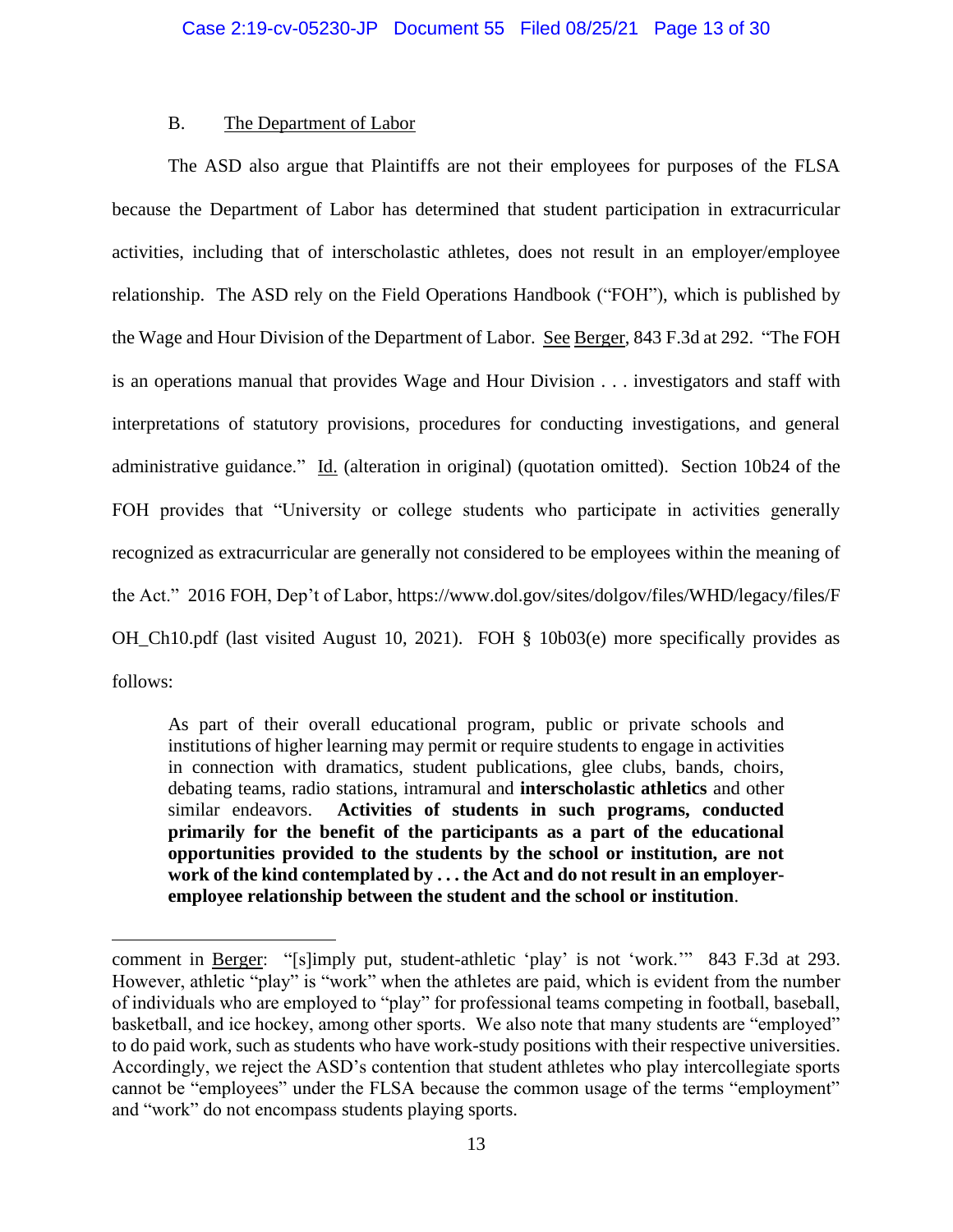Id. (emphasis added).

The ASD contend that FOH § 10b03(e) provides a complete defense to Plaintiffs' claims in this action. In support, they cite 29 U.S.C. § 259, which provides as follows:

no employer shall be subject to any liability or punishment for or on account of the failure of the employer to pay minimum wages . . . under the Fair Labor Standards Act of 1938, as amended, . . . if he pleads and proves that the act or omission complained of was in good faith in conformity with and in reliance on any written administrative regulation, order, ruling, approval, or interpretation, of the agency of the United States specified in subsection (b) of this section.

29 U.S.C.A. § 259(a). Subsection (b) includes the Administrator of the Wage and Hour Division as an agency referred to in subsection (a). 29 U.S.C. § 259(b). "To be insulated from liability under § 259's good faith exception, an employer must 'show it acted in (1) good faith, (2) conformity with, and (3) reliance on the DOL's regulations or the Administrator's Opinion Letter." Alvarez v. IBP, Inc., 339 F.3d 894, 907 (9th Cir. 2003) (quoting Frank v. McQuigg, 950 F.2d 590, 598 (9th Cir. 1991)), aff'd, 546 U.S. 21 (2005). "The employer bears the burden of proof to establish this exception." Id. However, there is nothing on the record of this Motion to Dismiss upon which we could determine whether the ASD failed to pay minimum wages to their student athletes in reliance on FOH §§ 10b03(e) and 10b24 and, thus, there is nothing upon which we could rely to determine, at this juncture, whether the ASD are entitled to a complete defense to Plaintiffs' FLSA claim based upon  $\S 259(a)$ .<sup>8</sup> Accordingly, we deny the Motion to Dismiss with respect to this argument.

<sup>&</sup>lt;sup>8</sup> The ASD argue that their good faith reliance on FOH § 10b03(e) is "demonstrated objectively—by over 50 years of unanimity among state and federal courts that student-athletes are not *ipso facto* 'employees' of their schools." (ASD Mem. at 28.) However, whatever else is demonstrated by such unanimity, if it exists, such unanimity does not show what the ASD relied on when they individually decided not to pay minimum wages to their student athletes. The ASD also contend that their reliance on FOH § 10b03(e) in other lawsuits challenging their failure to pay student athletes pursuant to the FLSA is subject to judicial notice and establishes their good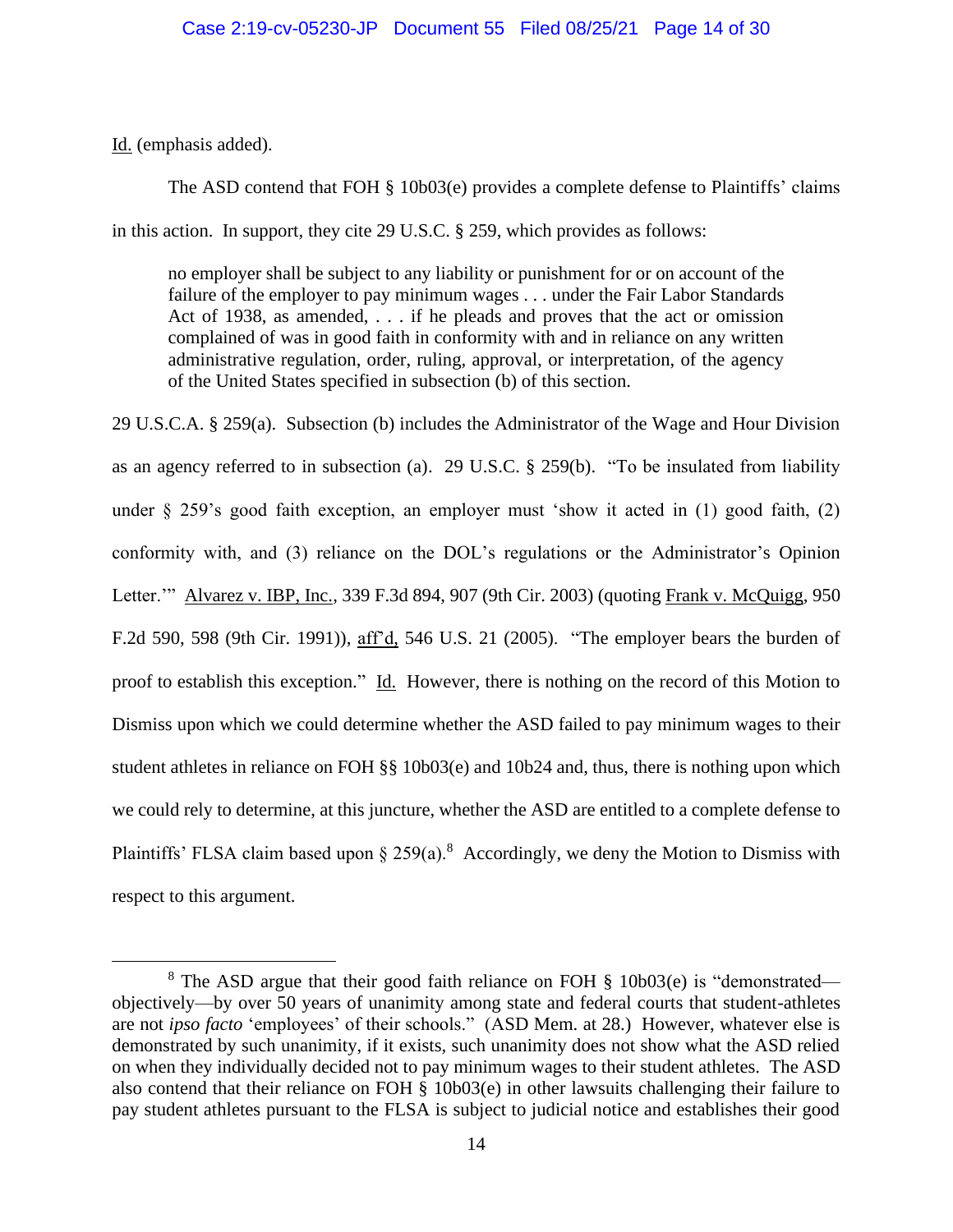## Case 2:19-cv-05230-JP Document 55 Filed 08/25/21 Page 15 of 30

The ASD also argue, in the alternative, that we should give deference to the Wage and Hour Division's interpretation of the FLSA in FOH § 10b03(e) pursuant to Skidmore v. Swift & Co., 323 U.S. 134 (1944), and decide, as a matter of law, that they do not have an employer/employee relationship with their student athletes. In Skidmore, the Supreme Court discussed the degree of deference that should be given to the DOL's rulings and interpretations of the FLSA:

the rulings, interpretations and opinions of the Administrator under this Act, while not controlling upon the courts by reason of their authority, do constitute a body of experience and informed judgment to which courts and litigants may properly resort for guidance. The weight of such a judgment in a particular case will depend upon the thoroughness evident in its consideration, the validity of its reasoning, its consistency with earlier and later pronouncements, and all those factors which give it power to persuade, if lacking power to control.

Id. at 140. Similarly, in Secretary United States Department of Labor v. American Future Systems,

Inc., 873 F.3d 420 (3d Cir. 2017), the Third Circuit noted that, while the Wage and Hour Division's "interpretations are not technically 'law,' the regulations nevertheless 'constitute a body of experience and informed judgment to which courts and litigants may properly resort for guidance.'" Id. at 427 (quoting Babcock v. Butler County, 806 F.3d 153, 157 n.7 (3d Cir. 2015)). The Third Circuit has adopted a "'sliding-scale' test" for application of Skidmore deference. Id. (quoting Hagans v. Comm'r of Soc. Sec., 694 F.3d 287, 304 (3d Cir. 2012)). In this test, "'the level of weight afforded to an interpretation varies depending on [the] analysis of the enumerated factors." Id. (alteration in original) (quoting Hagans, 694 F.3d at 304). "Those factors include

faith reliance on that section. However, the ASD's reliance on FOH § 10b03(e) in defending lawsuits alleging that they violated the FLSA by failing to pay student athletes a minimum wage does not establish that they relied on § 10b03(e) when they made their decisions not to pay student athletes minimum wages. We find, accordingly, that there is nothing on the limited record before us on this Motion to Dismiss that sheds light, one way or the other, on whether the ASD relied on FOH § 10b03(e) in not paying minimum wages to their student athletes.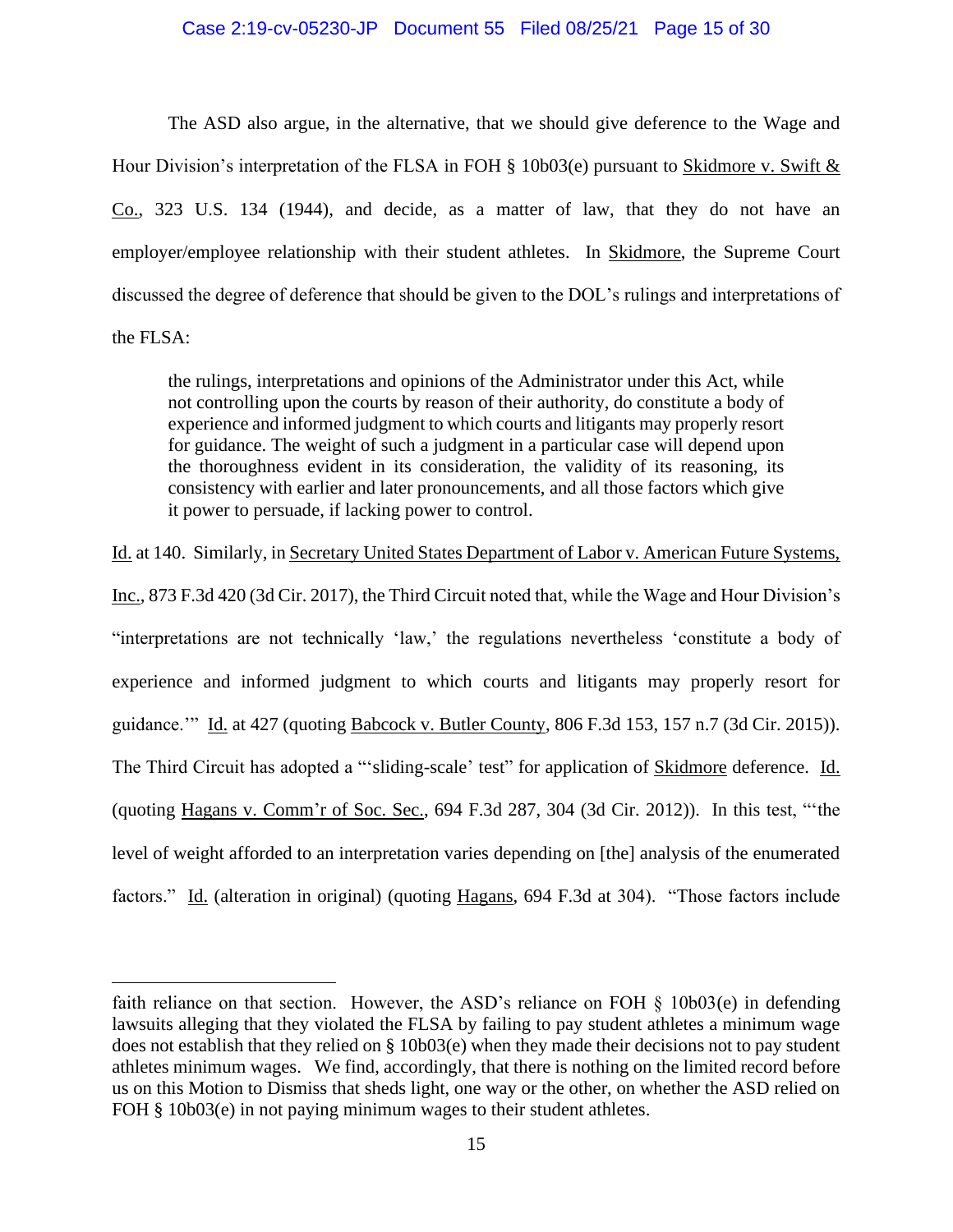#### Case 2:19-cv-05230-JP Document 55 Filed 08/25/21 Page 16 of 30

whether the interpretation was: (1) issued contemporaneously with the statute; (2) consistent with other agency pronouncements; (3) reasonable given the language and purposes of the statute; (4) within the expertise of the relevant agency; and (5) part of a longstanding and unchanging policy." Id. (citing Hagans, 694 F.3d at 304-05; Cleary ex rel. Cleary v. Waldman, 167 F.3d 801, 808 (3d Cir. 1999)). We note that "Skidmore deference can . . . actually be quite limited, indeed, almost non-deferential." Ebbert v. DaimlerChrysler Corp., 319 F.3d 103, 114 (3d Cir. 2003) (citation omitted). Moreover, an internal agency manual, because it "is not subject to the kind of deliberateness or thoroughness that gives rise to significant deference," is "automatically at the lower end of the Skidmore scale of deference." Id. at 115 (citing Skidmore, 323 U.S. at 140).

The ASD argue that the five factors discussed in American Future Systems weigh in favor of Skidmore deference, and they urge us to accord FOH § 10b03(e) significant deference even though it was not issued contemporaneously with the enactment of the FLSA in 1938. With respect to factors two through five, the ASD argue that FOH § 10b03 is entitled to considerable deference because it is consistent with FOH  $\S$  10b24(a); there are no inconsistent opinion letters or other pronouncements of the DOL; determining who is and who is not an employee is within the expertise of the DOL; and, because the Wage and Hour Division issued FOH § 10b03 more than fifty years ago, it is part of a longstanding and unchanging policy. However, there is nothing in the limited record before us to support these contentions. Nonetheless, we will assume, for the purposes of this Motion only, that FOH § 10b03(e) is entitled to some deference.

Plaintiffs argue that FOH § 10b03(e) does not apply to their relationship with the ASD because they participate in NCAA sanctioned college sports and FOH § 10b03(e) only applies to student-run groups. The Seventh Circuit, in Berger, rejected this argument because most of the activities listed in FOH § 10b03(e) are not student run. Berger, 843 F.3d at 293. We agree.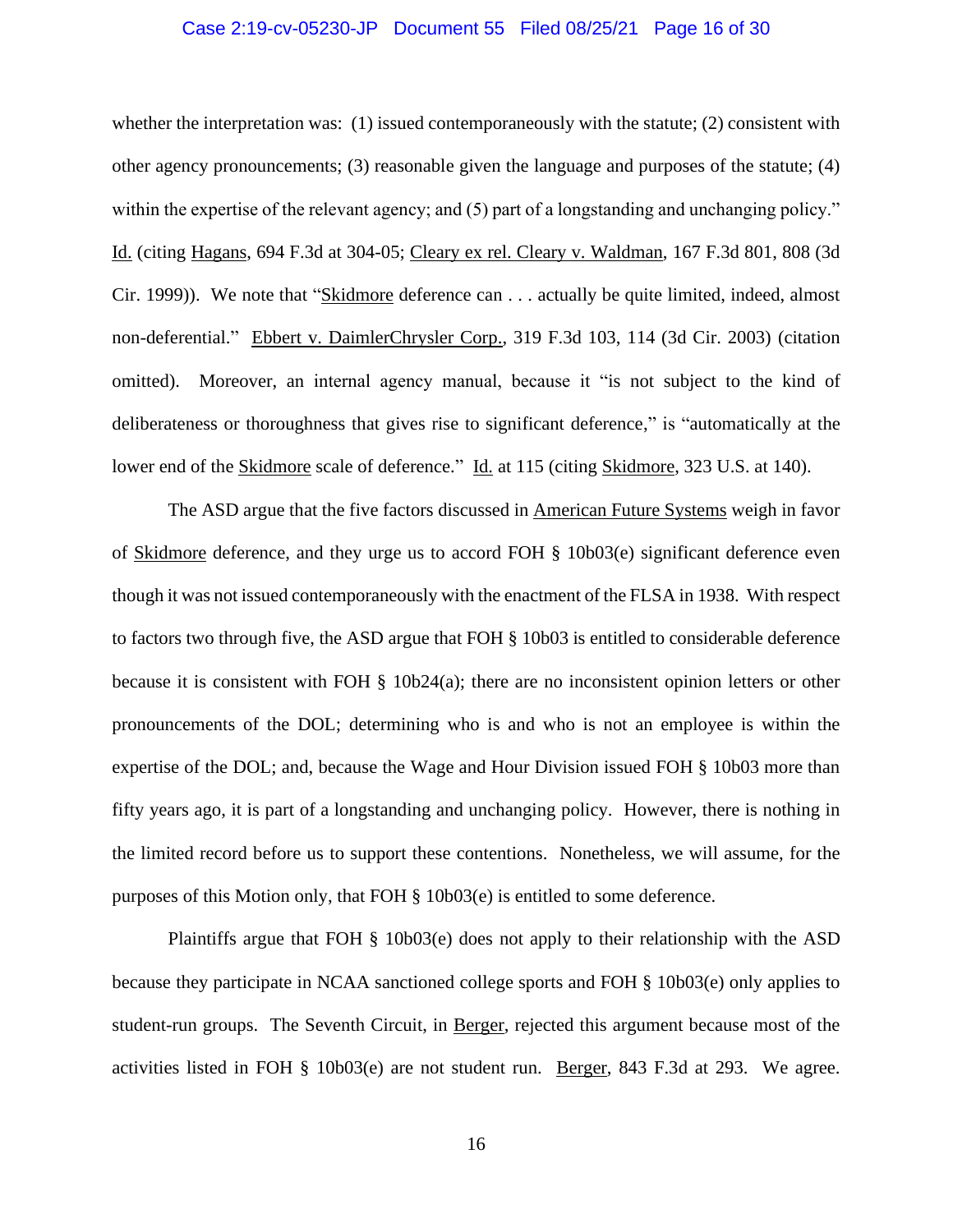#### Case 2:19-cv-05230-JP Document 55 Filed 08/25/21 Page 17 of 30

Plaintiffs also argue, however, that FOH § 10b03(e) does not apply to students who participate in NCAA sports because those sports, unlike the other extracurricular activities listed in that section, provide no educational benefits to students and are not conducted primarily for the benefit of the participants as part of the educational opportunities provided to students.<sup>9</sup>

The Complaint alleges that student athletes are required to schedule classes around their required NCAA athletic activities and cannot reschedule their NCAA athletic activities around their academic programs. (Compl. ¶ 90.) For example, Villanova University only excuses a student athlete from participating in required athletic activities if there is a conflict between practice and a mandatory core class. (Id. ¶ 91.) When Plaintiff Johnson played football at Villanova University, he was required to participate in NCAA athletically related activities on weekdays between 5:45 a.m. and 11:30 a.m. during the football practice and playing seasons and

<sup>&</sup>lt;sup>9</sup> The ASD argue that Plaintiffs' interpretation of FOH  $\S$  10b03(e) as applying only to extracurricular activities that are "conducted primarily for the benefit of the participants as a part of the educational opportunities provided to the students," FOH § 10b03(e), ignores the plain meaning of that section and defies canons of statutory construction because "the phrase 'conducted primarily for the benefit of the participants as a part of the educational opportunities provided' modifies 'programs,' the word it immediately follows." (ASD Mem. at 30.) The ASD further contend that "FOH § 10b03(e) itself reflects the DOL's conclusion that interscholastic sports *are* programs that are conducted primarily for the benefit of the participants as part of the educational opportunities provided to them." (Id.) However, the ASD have failed to elaborate on these contentions or support them with references to the canons of statutory construction purportedly defied.

Plaintiffs posit that the phrase "primarily for the benefit of the participants as a part of the educational opportunities provided to the students" in FOH § 10b03(e) is used to describe a necessary factor that all of the listed extracurricular activities have in common. Plaintiffs maintain that this use of the phrase follows the cannon of statutory construction known as "*ejusdem generis*," which means "of the same kind or class." Black's Law Dictionary (11th ed. 2019). Black's Law Dictionary explains that *ejusdem generis* is "[a] canon of construction holding that when a general word or phrase follows a list of specifics, the general word or phrase will be interpreted to include only items of the same class as those listed." Id. We conclude, for the purposes of this Motion, that Plaintiffs' suggested interpretation of the phrase "primarily for the benefit of the participants, as part of the educational opportunities provided to the students" as describing a necessary factor of the extracurricular activities that are listed in FOH § 10b03(e) is reasonable and comports with the canons of statutory construction.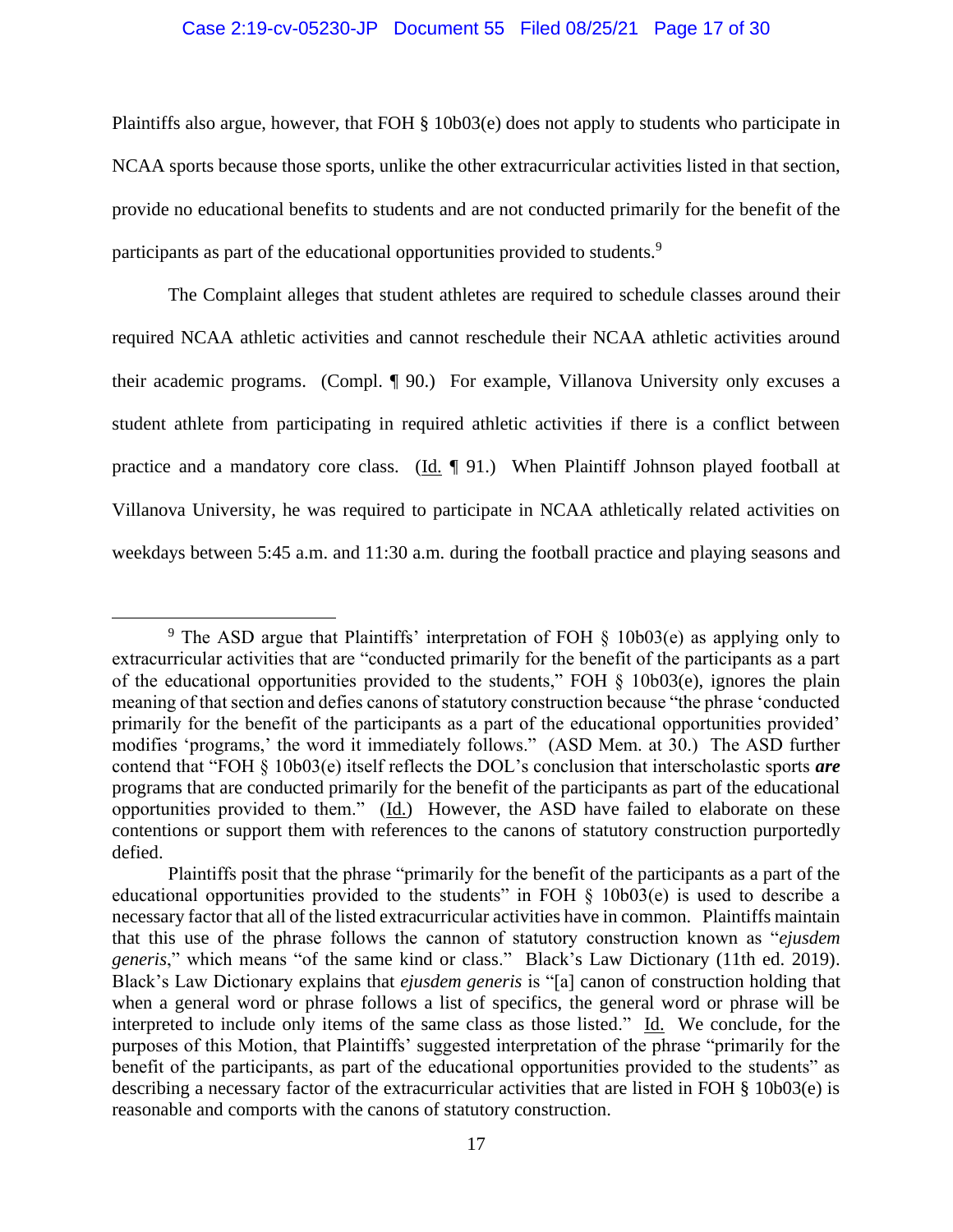#### Case 2:19-cv-05230-JP Document 55 Filed 08/25/21 Page 18 of 30

could not enroll in a non-core class during that time, including classes that were "prerequisites for academic degree programs." (Id. ¶ 92.) In addition, because student athletes are required to schedule their classes around their required athletic activities, many student athletes have reported that participation in NCAA D1 sports has prevented them from taking classes that they want to take and from majoring in their preferred major. (Id. ¶¶ 96-97.) Student athletes are also required by their schools to participate in CARA and in non-countable Required Athletically Related Activities. (Id. ¶¶ 93-94.) Student athletes have reported spending more than 30 hours per week on CARA and non-CARA activities and football players in the bowl and championship subdivisions report spending more than 40 hours per week on these activities. (Id. 100.) Many student athletes believe that these activities, which are required by the NCAA, prevent them from being able to keep up with their classes during the playing and practice seasons. (Id. ¶ 102.)

The Complaint also alleges that "Student Athlete performance is integral to the billion dollar Big Business of NCAA sports." (Id. ¶ 113.) NCAA "sports contests **cannot** take place without athletes." (Id. ¶ 121 (citation omitted).) Only student athletes eligible under NCAA Bylaws, who are not paid, may participate on teams in NCAA-governed sports. (Id. ¶¶ 122, 124.) NCAA D1 member schools benefit financially from the promotion of NCAA sports by student athletes. (Id. ¶ 125.) As we previously discussed, in its 2018 fiscal year, the NCAA reported total revenues of \$1,064,403,240, which was primarily generated by "television and marketing rights fees, championships, tournaments, and sales." (Id. 127 (citation omitted).) In their 2016 fiscal year, NCAA D1 schools reported median total revenues from NCAA sports as follows: (1) schools in the football power five subdivision had median total revenues of \$97,276,000; schools in the football bowl subdivision had median total revenues of \$33,470,000; (3) schools in the football championship subdivision had media total revenues of \$17,409,000; and (4) schools that did not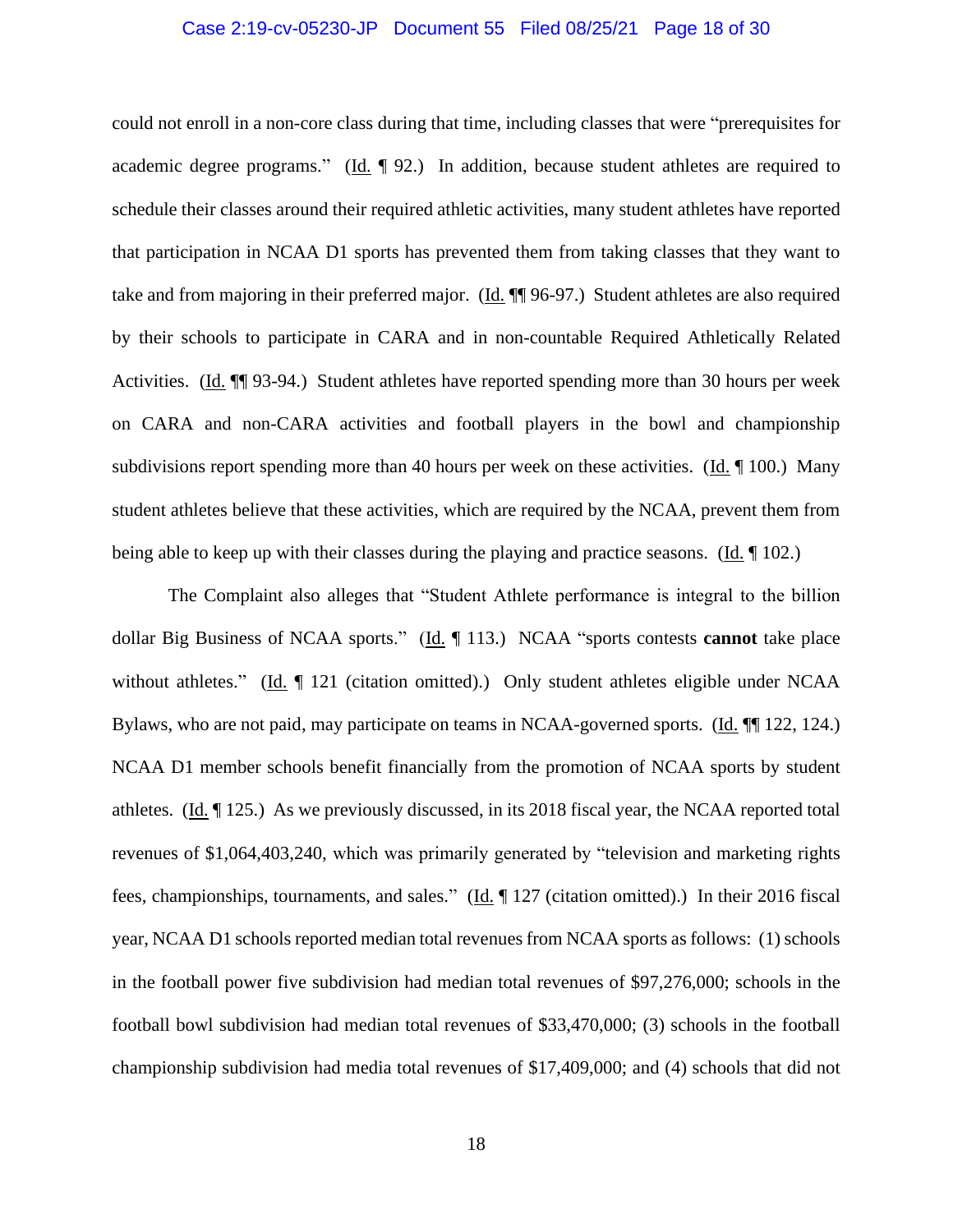#### Case 2:19-cv-05230-JP Document 55 Filed 08/25/21 Page 19 of 30

have NCAA football teams had median total revenues of \$16,018,000. (Id. 128 (citation omitted).) Villanova University reported total revenues from NCAA sports of \$48,977,278 in its 2018 fiscal year.  $(Id. \text{ } \P$  129.) The Complaint also specifically alleges that the intangible educational benefits that the NCAA and Villanova University claim that student athletes acquire from participating in NCAA sports, i.e., "discipline, work ethic, strategic thinking, time management, leadership, goal-setting and teamwork" are not comparable to the tangible benefits that accrue to NCAA member schools as a result of student athletes competing in NCAA sports, such as revenue and the benefits from school branding. (Id. 1 131 (quotation omitted).)

"'[C]onstru[ing] the complaint in the light most favorable to the plaintiff,'" DelRio-Mocci, 672 F.3d at 245 (quoting Warren Gen. Hosp., 643 F.3d at 84), we find that the Complaint plausibly alleges that NCAA D1 interscholastic athletics are not conducted primarily for the benefit of the student athletes who participate in them, but for the monetary benefit of the NCAA and the colleges and universities that those student athletes attend. We further find that the Complaint plausibly alleges that the NCAA D1 interscholastic athletics are not part of the educational opportunities provided to the student athletes by the colleges and universities that they attend but, rather, interfere with the student athletes' abilities to participate in and get the maximum benefit from the academic opportunities offered by their colleges and universities. Accordingly, we conclude that the Complaint plausibly alleges that NCAA D1 interscholastic athletics are not the types of activities listed in FOH § 10b03(e) that "do not result in an employer-employee relationship between the student and the school or institution." FOH § 10b03(e). We further conclude, accordingly, that FOH § 10b03(e) does not require us to find, as a matter of law, that Plaintiffs cannot be employees of the ASD. Consequently, we deny the Motion to Dismiss as to this argument.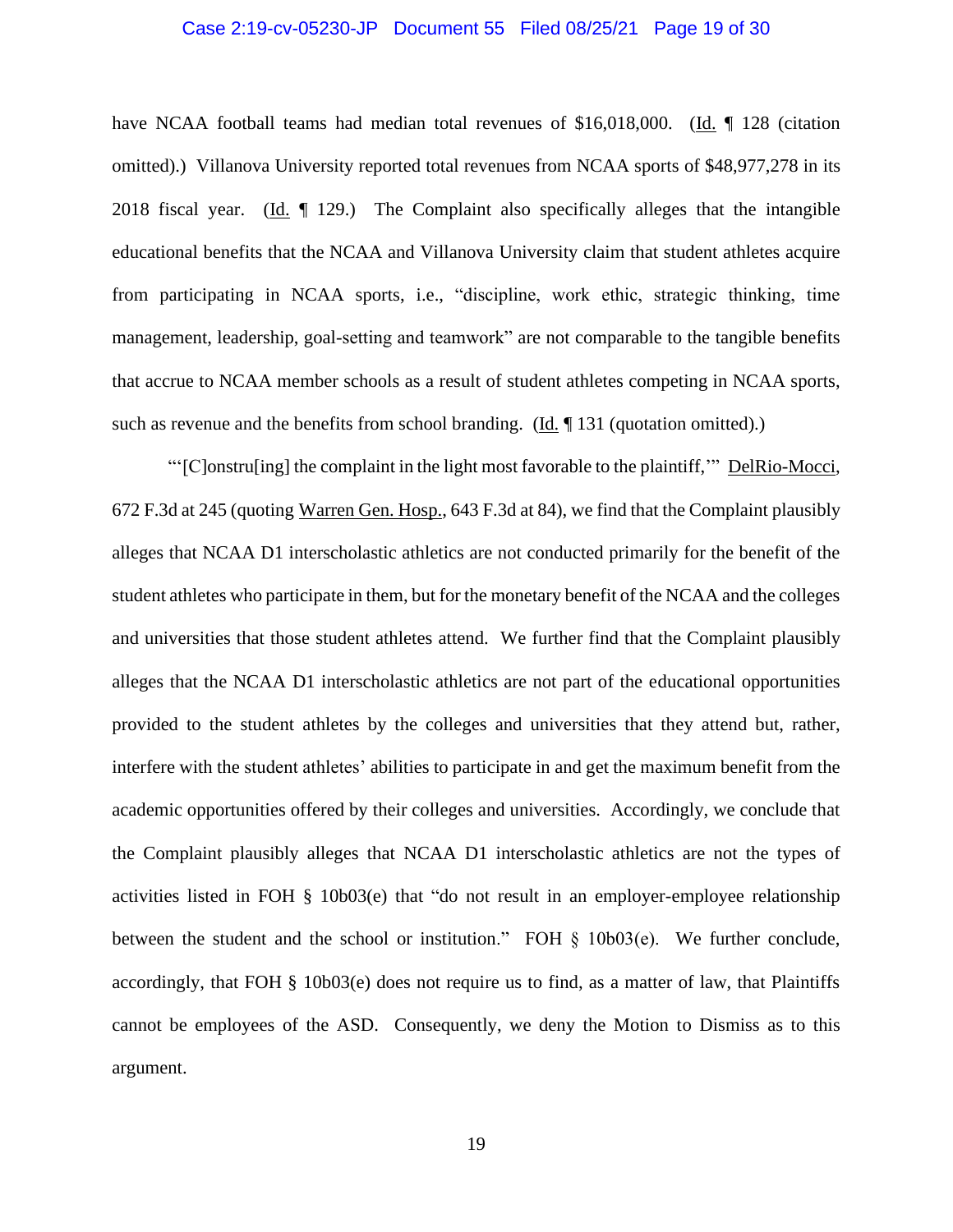## C. The Economic Reality of the Relationship Between Plaintiffs and the ASD

### 1. Expectation of compensation

As we mentioned above, we "look to the economic realities of the relationship in determining employee status under the FLSA." Safarian, 622 F. App'x at 151 (quotation and citation omitted). The ASD argue that Plaintiffs and other student athletes cannot be employees of the schools they attend because they participate in interscholastic athletics for those schools without any expectation of payment and this amateurism "defines the economic reality of the relationship between student athletes and their schools." Berger, 843 F.3d at 291. The ASD maintain that, while the FLSA's definition of employee is exceedingly broad, it does not include an individual who works for a covered enterprise without any express or implied compensation agreement. The ASD rely on Walling v. Portland Terminal Co., 330 U.S. 148 (1947), in which the Supreme Court noted that the definition of employee in Section  $3(g)$  of the FLSA "was obviously not intended to stamp all persons as employees who, without any express or implied compensation agreement, might work for their own advantage on the premises of another." Id. at 152. In Portland Terminal, the Supreme Court determined that individuals who participated in a railroad company's training session for prospective brakemen were not employees of the railroad entitled to minimum and overtime wages under the FLSA, even though they were required to complete the training session before the railroad would hire them. Id. at 150, 153. The Court noted that the definitions of employer and employee in the FLSA, while broad, "cannot be interpreted so as to make a person whose work serves only his own interest an employee of another person who gives him aid and instruction." Id. at 152. Thus, since the record in Portland Terminal showed "that the railroads receive no 'immediate advantage' from any work done by the trainees," the Supreme Court held that those trainees were not employees within the meaning of the FLSA.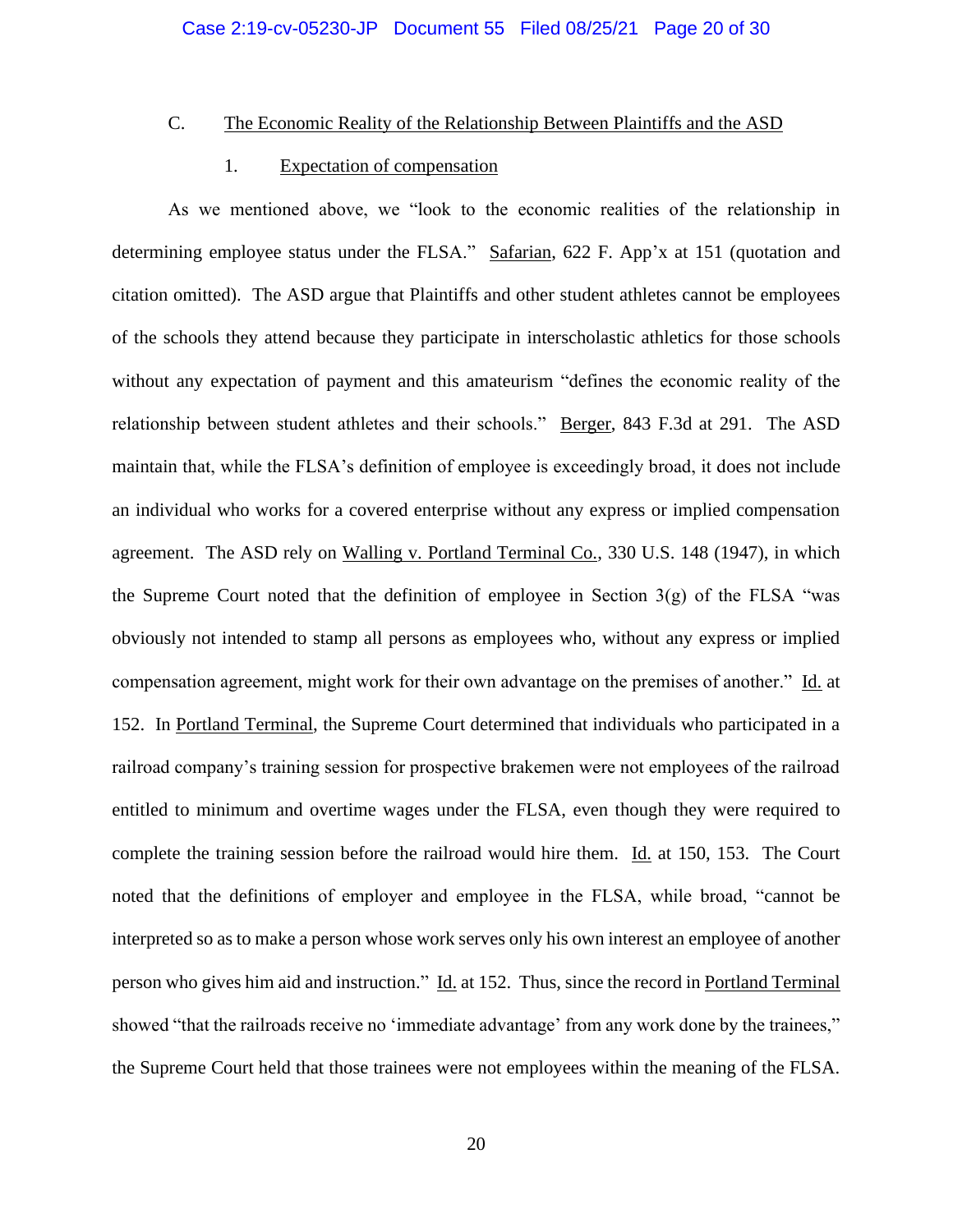#### Case 2:19-cv-05230-JP Document 55 Filed 08/25/21 Page 21 of 30

Id. at 153. In contrast, the Complaint in this action alleges that the ASD receive considerable financial advantage from Plaintiffs' participation in interscholastic athletics. (See Compl. ¶¶ 128- 29.) We conclude, accordingly, that Portland Terminal is not controlling here.

The ASD also rely on Tony & Susan Alamo Foundation, in which the Supreme Court determined that some individuals who believed themselves to be volunteers for the Foundation, but who relied on non-wage benefits they received from the Foundation, were employees under the FLSA. The Tony and Susan Alamo Foundation was a nonprofit religious organization that derived its income from commercial businesses staffed by individuals associated with the Foundation, many of whom had been drug addicts before being rehabilitated by the Foundation. Tony & Susan Alamo Found., 471 U.S. at 292. The Foundation provided its associates with room and board but did not pay them salaries. Id. The Secretary of Labor filed an action against the Foundation, asserting that the Foundation violated the minimum wage, overtime, and recordkeeping provisions of the FLSA by not paying the associates wages. Id. at 293. Some Foundation associates testified at the trial and "vigorously protested the payment of wages, asserting that they considered themselves volunteers who were working only for religious and evangelical reasons." Id. Nonetheless, the Supreme Court affirmed the lower court's determination that the associates were employees even though they considered themselves to be volunteers and did not seek wages under the FLSA. Id. at 293-94, 306. The Supreme Court explained that "the purposes of the Act require that it be applied even to those who would decline its protections. If an exception to the Act were carved out for employees willing to testify that they performed work 'voluntarily,' employers might be able to use superior bargaining power to coerce employees to make such assertions, or to waive their protections under the Act." Id. at 302 (citations omitted). Consequently, we cannot dismiss Plaintiffs' claims simply because they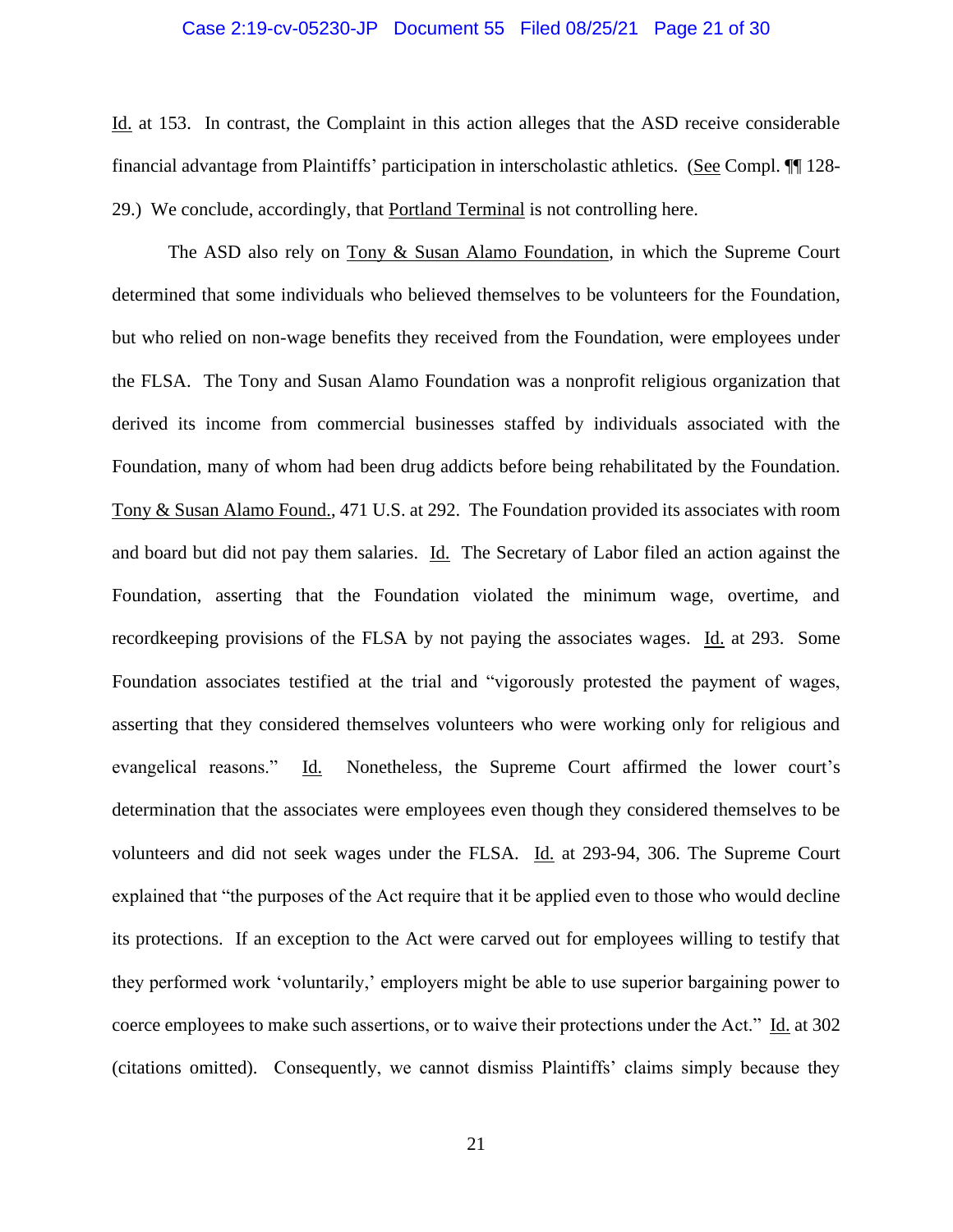commenced their careers as student athletes for the ASD without an express or implied compensation agreement, as in this regard, they are like the Tony and Susan Alamo Foundation associates who had no expectation that they would be paid wages and yet were found to be employees.<sup>10</sup> Rather, we look at the whole "economic reality" of Plaintiffs' relationships with the ASD. Id. at 301 (quotation omitted).

<sup>&</sup>lt;sup>10</sup> The ASD rely on the Supreme Court's consideration of the associates' reliance on the in-kind benefits they received from the Tony  $&$  Susan Alamo Foundation as creating a requirement that employees have an expectation that they will be compensated by wages or by in-kind benefits. See Tony & Susan Alamo Found., 471 U.S. at 301 (agreeing with the district court's determination "the associates were entirely dependent upon the Foundation for long periods, in some cases several years" and, therefore, "must have expected to receive in-kind benefits—and expected them in exchange for their services" (quotation omitted)). However, in Tony & Susan Alamo Foundation, the Supreme Court was concerned with distinguishing between volunteers and employees of a religious organization. Id. at 302-03. The Supreme Court noted in that case that the FLSA "reaches only the 'ordinary commercial activities' of religious organizations, and only those who engage in those activities in expectation of compensation," so that "[o]rdinary volunteerism is not threatened by this interpretation of the statute." Id. at 302-03 (quoting 29 CFR § 779.214)). Thus, Tony & Susan Alamo Foundation's concern with the expectation of compensation in that case related to whether the associates were volunteers as that term is defined by the FLSA, a concern that does not exist in the instant case. See id. at 303 n.25 ("The Solicitor General states that in determining whether individuals have truly volunteered their services, the Department of Labor considers a variety of facts, including the receipt of any benefits from those for whom the services are performed, whether the activity is a less than full-time occupation, and whether the services are of the kind typically associated with volunteer work."). Furthermore, while the existence of an expectation of compensation was one of the factors considered in both Tony & Susan Alamo Foundation and Portland Terminal, it is only one of several non-dispositive factors that courts use to analyze whether an individual is an employee. For example, as the Ninth Circuit noted in Dawson v. National Collegiate Athletic Association, 932 F.3d 905 (9th Cir. 2019), expectation of compensation is only one of the circumstances that is relevant to the economic reality of the relationship between possible employees and their employers. Id. at 909 ("The Supreme Court has found a number of circumstances relevant in evaluating economic reality, including: (1) expectation of compensation, Portland Terminal, 330 U.S. at 152; (2) the power to hire and fire, Goldberg [v. Whitaker House Cooperative, Inc., 366 U.S. 28, 33 (1961)]; (3) and evidence that an arrangement was 'conceived or carried out' to evade the law, Portland Terminal, 330 U.S. at 153."). In addition, expectation of compensation was just one of seven non-dispositive factors considered by the United States Court of Appeals for the Second Circuit in determining whether a student intern is an employee in Glatt v. Fox Searchlight Pictures, Inc., 811 F.3d 528, 536 (2d Cir. 2016). Moreover, expectation of compensation is not even one of the six factors used by the Third Circuit for distinguishing between employees and independent contractors. See Donovan v. DialAmerica Mktg., Inc., 757 F.2d 1376, 1382 (3d Cir. 1985); Razak, 951 F.3d at 144-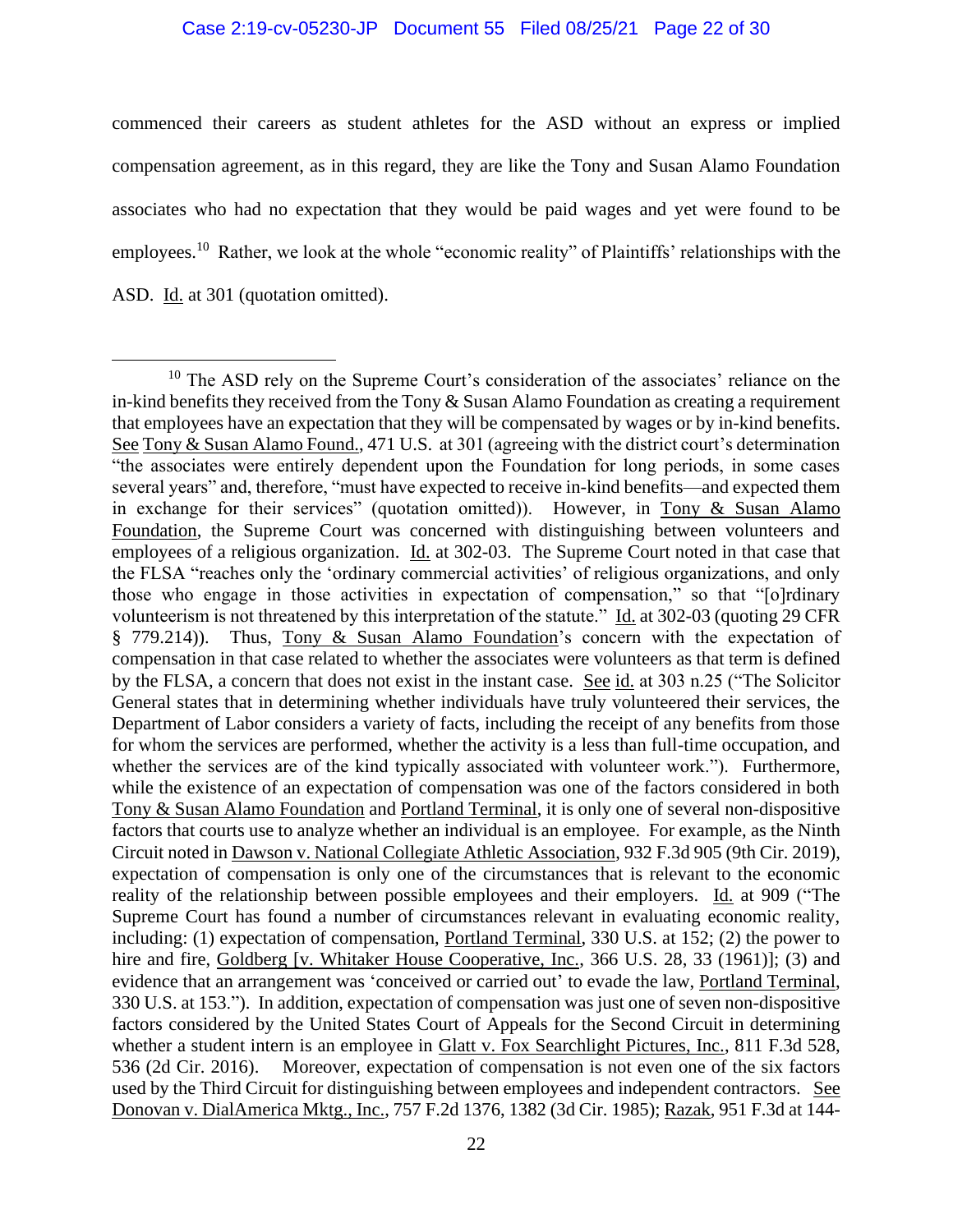#### Case 2:19-cv-05230-JP Document 55 Filed 08/25/21 Page 23 of 30

When we consider whether Plaintiffs are employees of the ASD, we are mindful "that the determination of the relationship does not depend on . . . isolated factors but rather upon the circumstances of the whole activity." Rutherford Food Corp. v. McComb, 331 U.S. 722, 730 (1947). Thus, "'[w]hen determining whether someone is an employee under the FLSA, economic reality rather than technical concepts is to be the test of employment.'" Thompson v. Real Est. Mortg. Network, 748 F.3d 142, 148 (3d Cir. 2014) (quoting In re Enter. Rent-A-Car Wage & Hour Emp. Pracs. Litig., 683 F.3d 462, 467 (3d Cir. 2012)). "'Under this theory, the FLSA defines employer 'expansively,' and with 'striking breadth.' The Supreme Court has even gone so far as to acknowledge that the FLSA's definition of an employer is 'the broadest definition that has ever been included in any one act.'" Id. (quoting In re Enter. Rent-A-Car, 683 F.3d at 467-68).

Courts have, accordingly, developed multifactor tests to be used in determining, based on the circumstances of the whole relationship between the parties, whether individuals are employees or independent contractors, whether entities are joint employers, and whether individuals are employees or interns. See Donovan v. DialAmerica Mktg., Inc., 757 F.2d 1376, 1382 (3d Cir. 1985) (adopting a six-factor test developed in Donovan v. Sureway Cleaners, 656 F.2d 1368, 1370 (9th Cir. 1981), to determine whether an individual is an employee or an independent contractor); In re Enter. Rent-A-Car, 683 F.3d at 469 (adopting a four-factor test to determine whether entities are joint employers); Glatt v. Fox Searchlight Pictures, Inc., 811 F.3d 528, 536-37 (2d Cir. 2016) (adopting a non-exhaustive set of seven factors to be used to determine whether an individual is a student intern or an employee). The ASD ask us to reject the use of any existing multifactor tests because they fail to "account[] for the 'revered tradition of amateurism in college sports.'" (ASD

<sup>45.</sup> Thus, while expectation of compensation is one factor that may shed light on whether an individual is an employee, it is not determinative.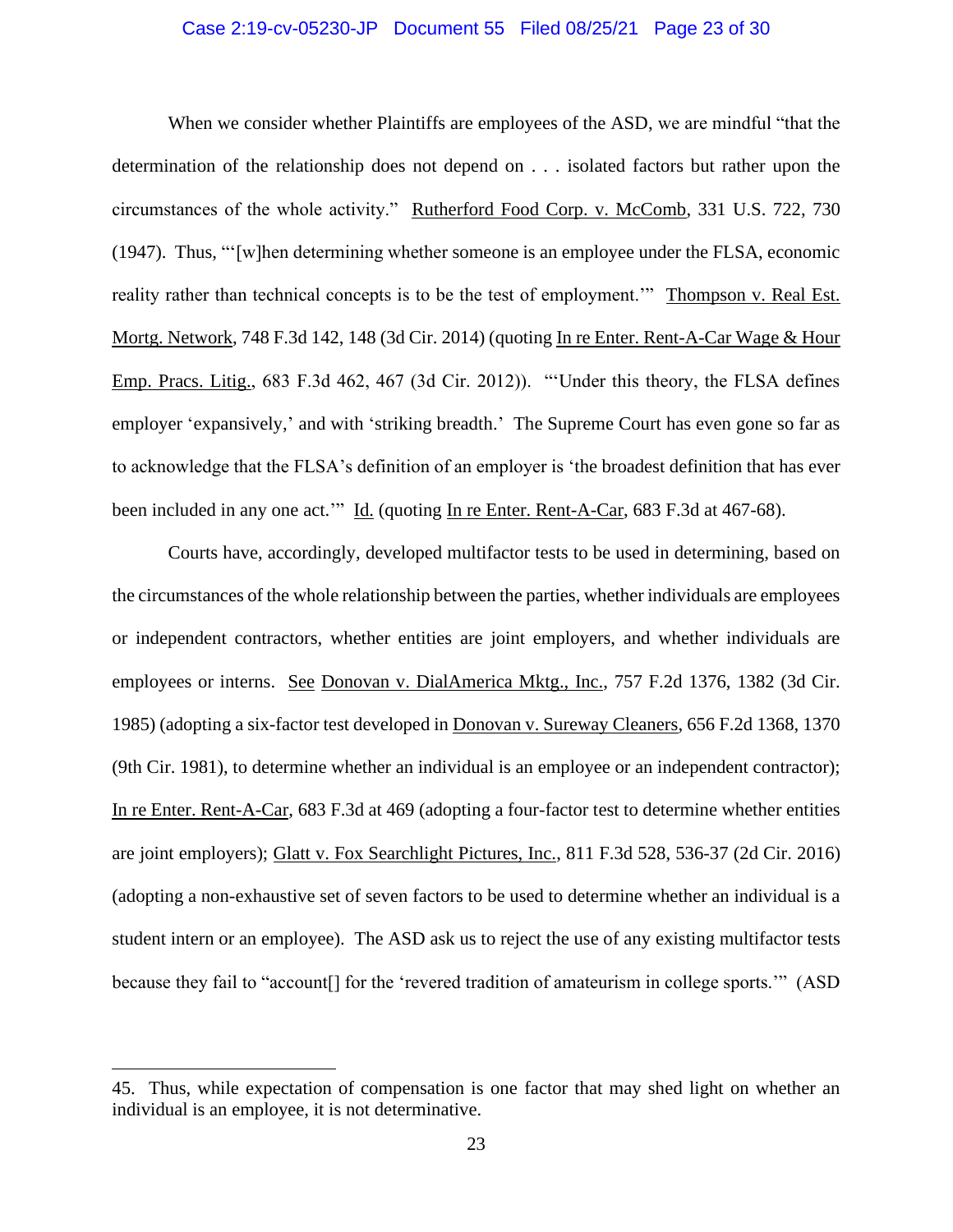#### Case 2:19-cv-05230-JP Document 55 Filed 08/25/21 Page 24 of 30

Mem. at 36 (quoting Board of Regents, 468 U.S. at 120).) As we have rejected the ASD's argument that Plaintiffs cannot be their employees because of the "revered tradition of amateurism in college sports," Board of Regents, 468 U.S. at 120, we also reject their argument that we should not use existing multifactor tests because they fail to account for this "revered tradition."

#### 2. The Glatt multi-factor test

The ASD suggest in the alternative, that, of the three multifactor tests mentioned above, the Glatt test would be the best for analyzing the economic reality of the relationship between student athletes and their schools. In Glatt, the United States Court of Appeals for the Second Circuit considered "the broad question of under what circumstances an unpaid intern must be deemed an 'employee' under the FLSA and therefore compensated for his work." 811 F.3d at 533. The Second Circuit determined that "the proper question is whether the intern or the employer is the primary beneficiary of the relationship." Id. at 536. According to  $G$ latt, the "primary beneficiary test" has three important features: (1) "it focuses on what the intern receives in exchange for his work[;]" (2) "it also accords courts the flexibility to examine the economic reality as it exists between the intern and the employer[;]" and (3) "it acknowledges that the internemployer relationship should not be analyzed in the same manner as the standard employeremployee relationship because the intern enters into the relationship with the expectation of receiving educational or vocational benefits that are not necessarily expected with all forms of employment." Id. (citations omitted). Additionally, the United States Court of Appeals for the Ninth Circuit has commented that "that the primary beneficiary test best captures the Supreme Court's economic realities test in the student/employee context and that it is therefore the most appropriate test for deciding whether students should be regarded as employees under the FLSA."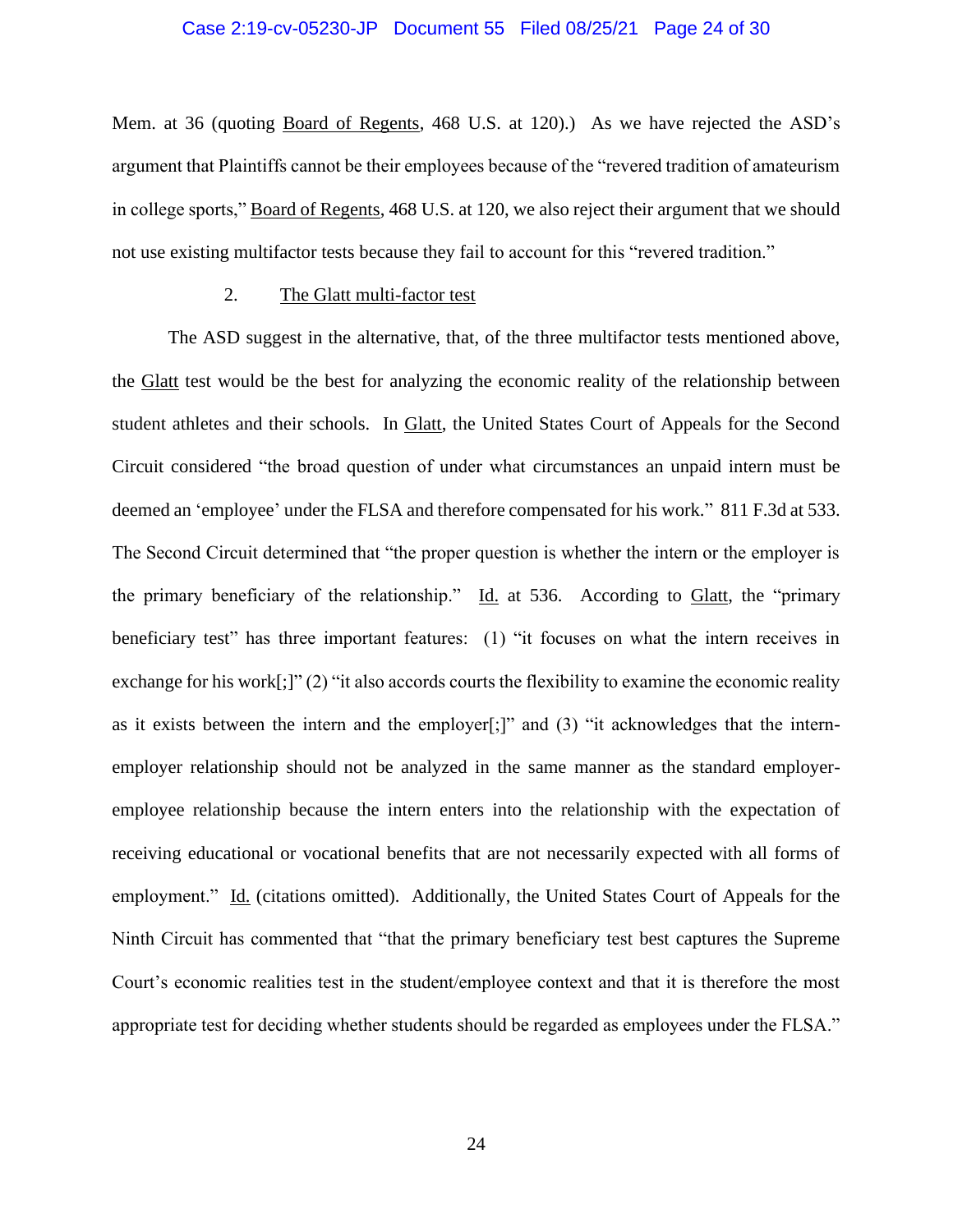Benjamin v. B & H Educ., Inc., 877 F.3d 1139, 1147 (9th Cir. 2017). The primary beneficiary test

described in Glatt utilizes the following seven factors:

1. The extent to which the intern and the employer clearly understand that there is no expectation of compensation. Any promise of compensation, express or implied, suggests that the intern is an employee—and vice versa.

2. The extent to which the internship provides training that would be similar to that which would be given in an educational environment, including the clinical and other hands-on training provided by educational institutions.

3. The extent to which the internship is tied to the intern's formal education program by integrated coursework or the receipt of academic credit.

4. The extent to which the internship accommodates the intern's academic commitments by corresponding to the academic calendar.

5. The extent to which the internship's duration is limited to the period in which the internship provides the intern with beneficial learning.

6. The extent to which the intern's work complements, rather than displaces, the work of paid employees while providing significant educational benefits to the intern.

7. The extent to which the intern and the employer understand that the internship is conducted without entitlement to a paid job at the conclusion of the internship.

Glatt, 811 F.3d at 536-37. "Applying these considerations requires weighing and balancing all of the circumstances. No one factor is dispositive and every factor need not point in the same direction for the court to conclude that the intern is not an employee entitled to the minimum wage." Id. at 537. Moreover, these factors "are non-exhaustive—courts may consider relevant evidence beyond the specified factors in appropriate cases." Id.

The ASD argue that the allegations of the Complaint demonstrate that the Glatt factors either weigh in favor of finding that Plaintiffs are not their employees or are neutral, so that the application of these factors to the facts alleged in the Complaint demonstrate that Plaintiffs are not their employees. The ASD maintain that the factual allegations of the Complaint clearly allege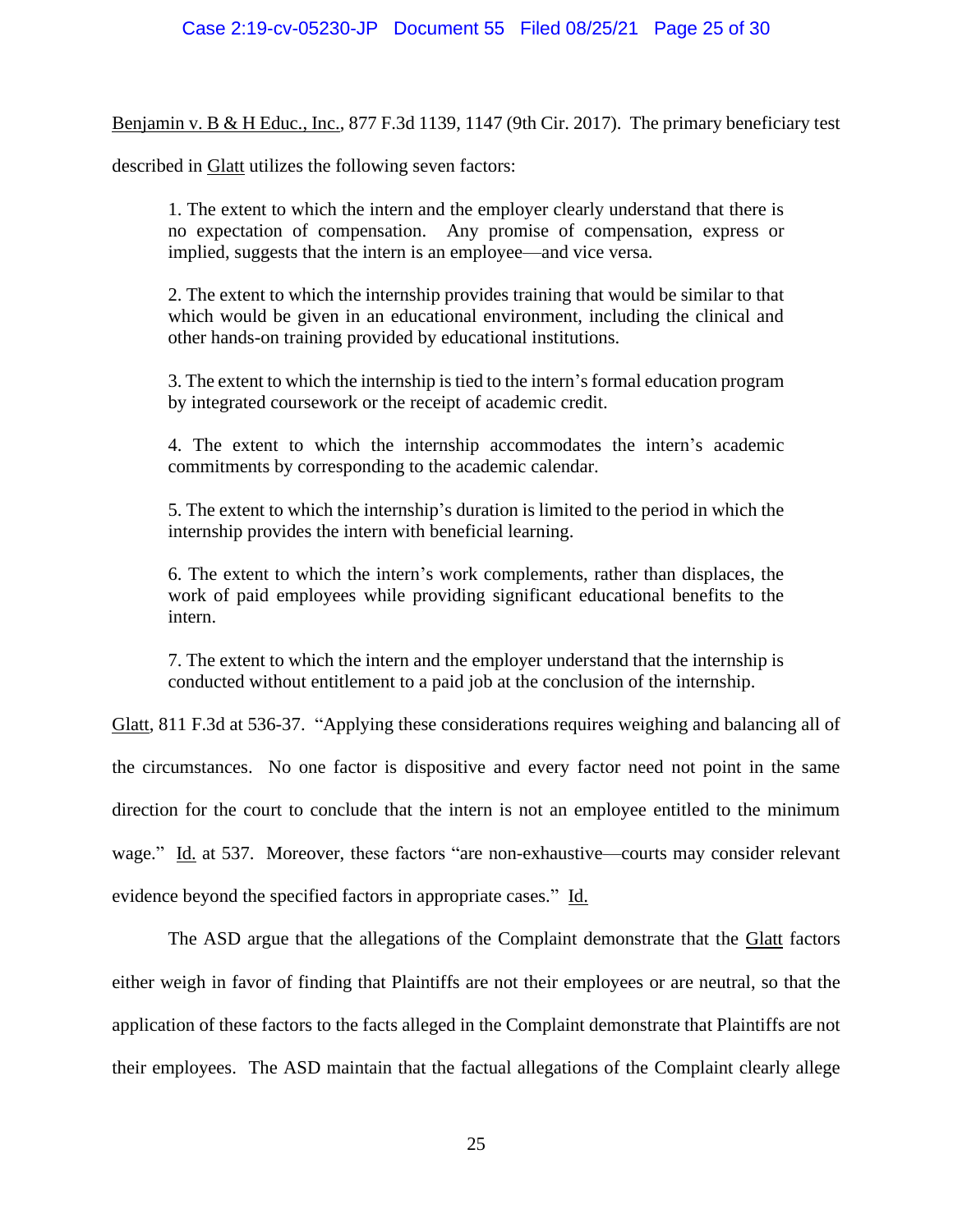#### Case 2:19-cv-05230-JP Document 55 Filed 08/25/21 Page 26 of 30

that the first Glatt factor, whether there is an "expectation of compensation" between the Plaintiffs and the ASD, favors a determination that Plaintiffs are not employees of the ASD. Pertinent to this factor, the Complaint alleges that "Student Athletes do **not** have any options to choose any opportunities to play NCAA sports for wages at any NCAA D1 member school. Student Athletes also do **not** have any options to bargain for such wages with any such school." (Compl. ¶ 43.) It also alleges that all NCAA member schools "have mutually agreed **not** to offer wages for participation in intercollegiate Varsity sports, and they have adopted bylaws prohibiting schools from offering wages and Student Athletes from accepting wages." (Id. ¶ 51.) Upon consideration of these allegations, we conclude that the facts alleged in the Complaint with respect to the first Glatt factor weigh in favor of finding that Plaintiffs are not the employees of the ASD.

The ASD also contend that the facts alleged in the Complaint demonstrate that the second, third and fifth Glatt factors, "[t]he extent to which the internship provides training that would be similar to that which would be given in an educational environment," "[t]he extent to which the internship is tied to the intern's formal education program," and "[t]he extent to which the internship's duration is limited to the period in which the internship provides the intern with beneficial learning," Glatt, 811 F.3d at 537, all weigh in favor of finding that Plaintiffs are not their employees because the Complaint alleges that student athletes derive some educational benefit from participation in NCAA athletics. The ASD specifically rely on the allegation that the NCAA and Villanova University have contended, in connection with a different lawsuit, that "[l]earning benefits from participation in NCAA athletics include, but are not limited to: discipline, work ethic, strategic thinking, time management, leadership, goal-setting, and teamwork." (Compl. ¶ 70.)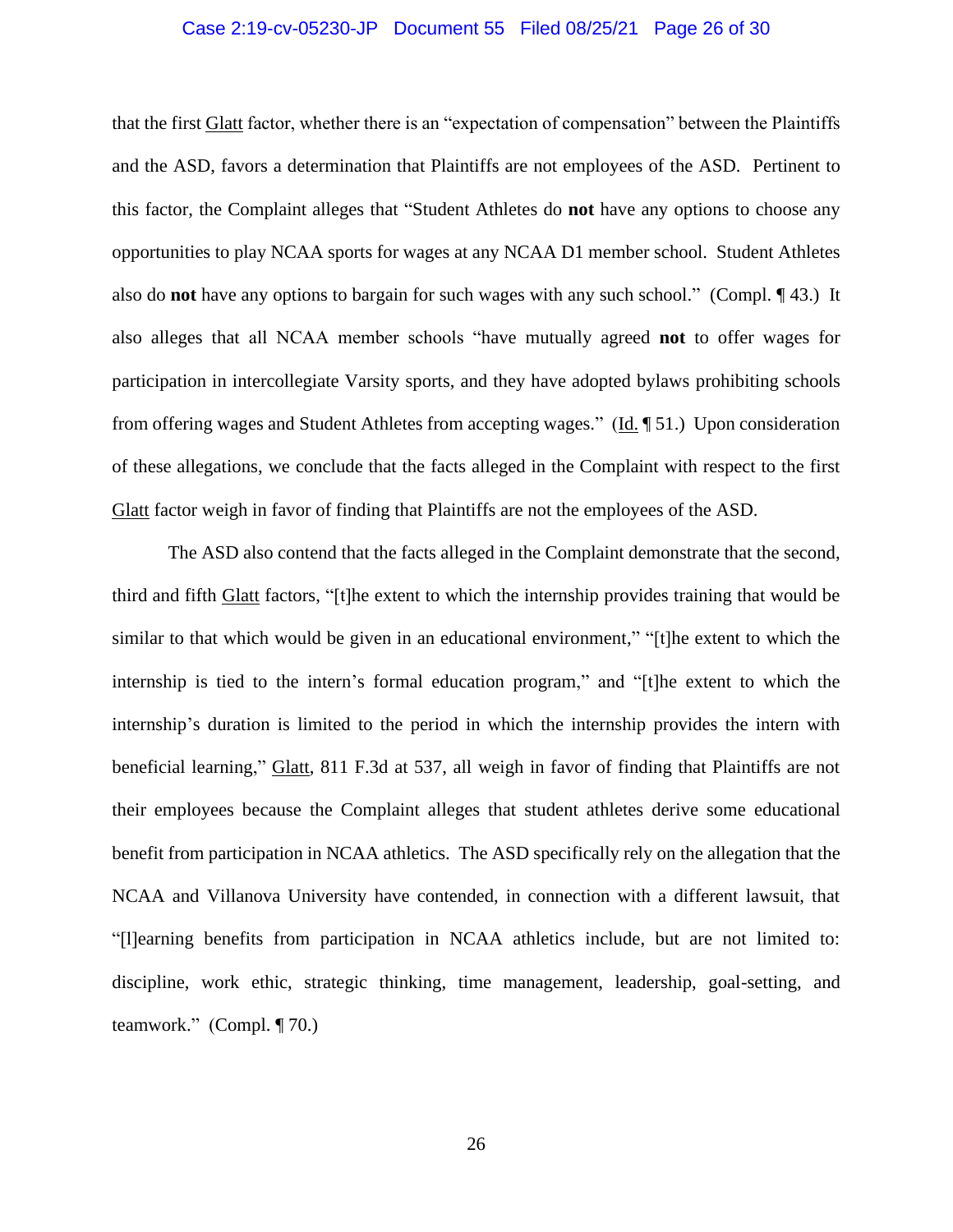#### Case 2:19-cv-05230-JP Document 55 Filed 08/25/21 Page 27 of 30

The Complaint does not contain any factual allegations that specifically pertain to whether student athletes' participation in interscholastic athletics "provides training that would be similar to that which would be given in an educational environment" or whether student athletes' participation in NCAA D1 sports in their respective universities is limited in time to the period in which their participation provides them with "beneficial learning." See Glatt, 811 F.3d at 537. Accordingly, we conclude that the facts alleged in the Complaint with respect to the second and fifth Glatt factors are neutral with respect to whether Plaintiffs are employees of the ASD. The Complaint alleges, in connection with the third Glatt factor, that "[t]he NCAA and Villanova University admit [in connection with another lawsuit] that NCAA sports are not tied to the student's formal education program by integrated coursework or receipt of academic credit." (Compl. ¶ 76 (citation omitted).) We conclude, accordingly, that the facts alleged in the Complaint with respect to the third Glatt factor, "the extent to which the position is tied to the intern's formal education program," 811 F.3d at 537, weigh in favor of a finding that Plaintiffs are employees of the ASD.

The ASD further argue that the Complaint alleges facts that would demonstrate that the fourth Glatt factor, "[t]he extent to which the internship accommodates the intern's academic commitments by corresponding to the academic calendar," 811 F.3d at 537, weighs in favor of finding that Plaintiffs are not their employees even though there is an "arguably-imperfect correspondence between some athletic seasons and the academic calendar," because the Complaint alleges that the ASD and other NCAA D1 member schools support student athletes in the classroom. (ASD Mem. at 43.) The ASD rely on allegations that they track the time that student athletes devote to their sports, that some NCAA D1 conferences have approved proposals to require time management plans for each sport and to prohibit athletically related activities during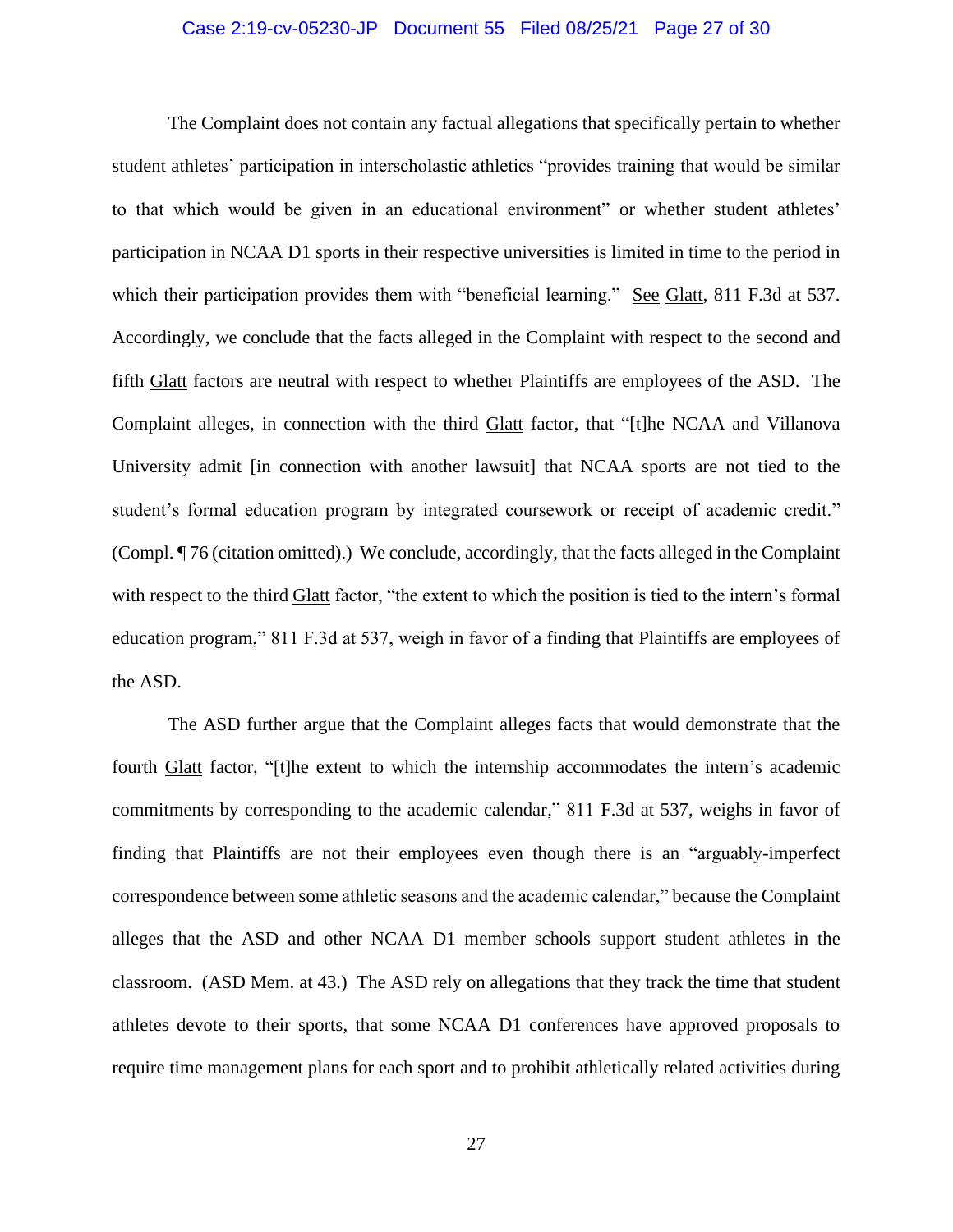#### Case 2:19-cv-05230-JP Document 55 Filed 08/25/21 Page 28 of 30

some time periods, and that Villanova University provides academic support for students. (See Compl. ¶¶ 105-11.) On the other hand, Plaintiffs maintain that the facts alleged in the Complaint demonstrate that this factor weighs in favors of finding that they are employees because the Complaint alleges that they are required to participate in athletically related activities that take in excess of 30 hours per week and interfere with their academic commitments by preventing them from taking classes they wish to take and from majoring in the subjects they wish to major in. (Id. ¶¶ 93-100.) We conclude that the Complaint alleges facts that demonstrate that Plaintiffs' participation in NCAA athletic activities for the ASD interferes with their academic pursuits and, thus, that the facts alleged with respect to the fourth Glatt factor weigh in favor of finding that Plaintiffs are employees of the ASD.

The ASD also argue that the facts alleged in the Complaint with respect to the sixth Glatt factor, "[t]he extent to which the intern's work complements, rather than displaces, the work of paid employees while providing significant educational benefits to the intern," Glatt, 811 F.3d at 537, weighs in favor of finding that Plaintiffs are not their employees, because student athletes are not alleged to displace the work of any paid employees. Plaintiffs do not contend that their participation in interscholastic athletics displaces any paid employees but maintain that the allegations of the Complaint demonstrate that this factor weighs in favor of finding that they are employees because the Complaint alleges that they gain no educational benefits from being student athletes. The Complaint alleges that the NCAA and Villanova University have admitted that student athletes do not receive any academic credit for participating in NCAA sports and that "NCAA sports are not tied to the student's formal education program by integrated coursework." (Compl. ¶ 76.) As we discussed above, the Complaint also alleges that the amount of time that student athletes spend in connection with their participation in NCAA D1 athletics interferes with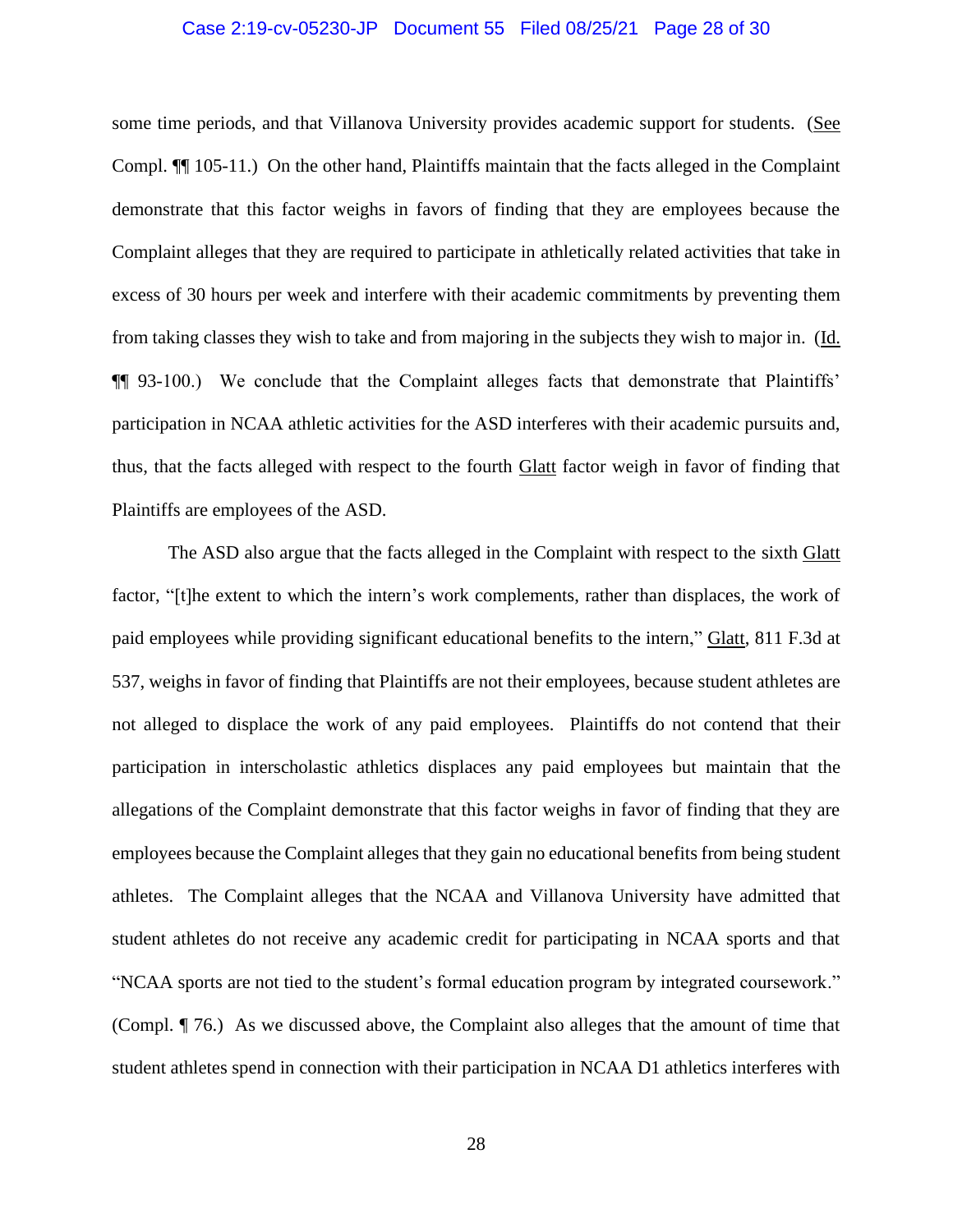#### Case 2:19-cv-05230-JP Document 55 Filed 08/25/21 Page 29 of 30

their ability to take the classes that they want to take and major in the fields they prefer and inhibits their ability to keep up with the classes they do take. (See id. ¶¶ 90-94, 96-97, 100, 102-03.) We therefore conclude that the Complaint plainly alleges that Plaintiffs' participation in interscholastic athletics for the ASD does not provide them with significant educational benefits and we further conclude, accordingly, that the facts alleged in the Complaint with respect to the sixth Glatt factor weigh in favor of a finding that Plaintiffs are the employees of the ASD, even though they are not alleged to displace other paid employees.

With respect to the seventh Glatt factor, "[t]he extent to which the intern and the employer understand that the internship is conducted without entitlement to a paid job at the conclusion of the internship," 811 F.3d at 537, the ASD also assert that the facts alleged in the Complaint weigh in favor of a finding that Plaintiffs are not their employees because the Complaint alleges that student athletes are not entitled to paid jobs at their respective NCAA D1 schools after graduation. (Compl. ¶ 132 (citation omitted).) We agree and conclude that the facts alleged in the Complaint with respect to the seventh Glatt factor weigh in favor of a finding that Plaintiffs are not the employees of the ASD.

In sum, we have found that the facts alleged in the Complaint would, if proven, support conclusions that the first and seventh Glatt factors weigh in favor of finding that the Plaintiffs are not employees of the ASD, that the second and fifth Glatt factors would be neutral, and that the third, fourth, and sixth Glatt factors would weigh in favor of finding that Plaintiffs are employees of the ASD. Balancing all of these factors, and mindful that none of these "factor[s] is dispositive